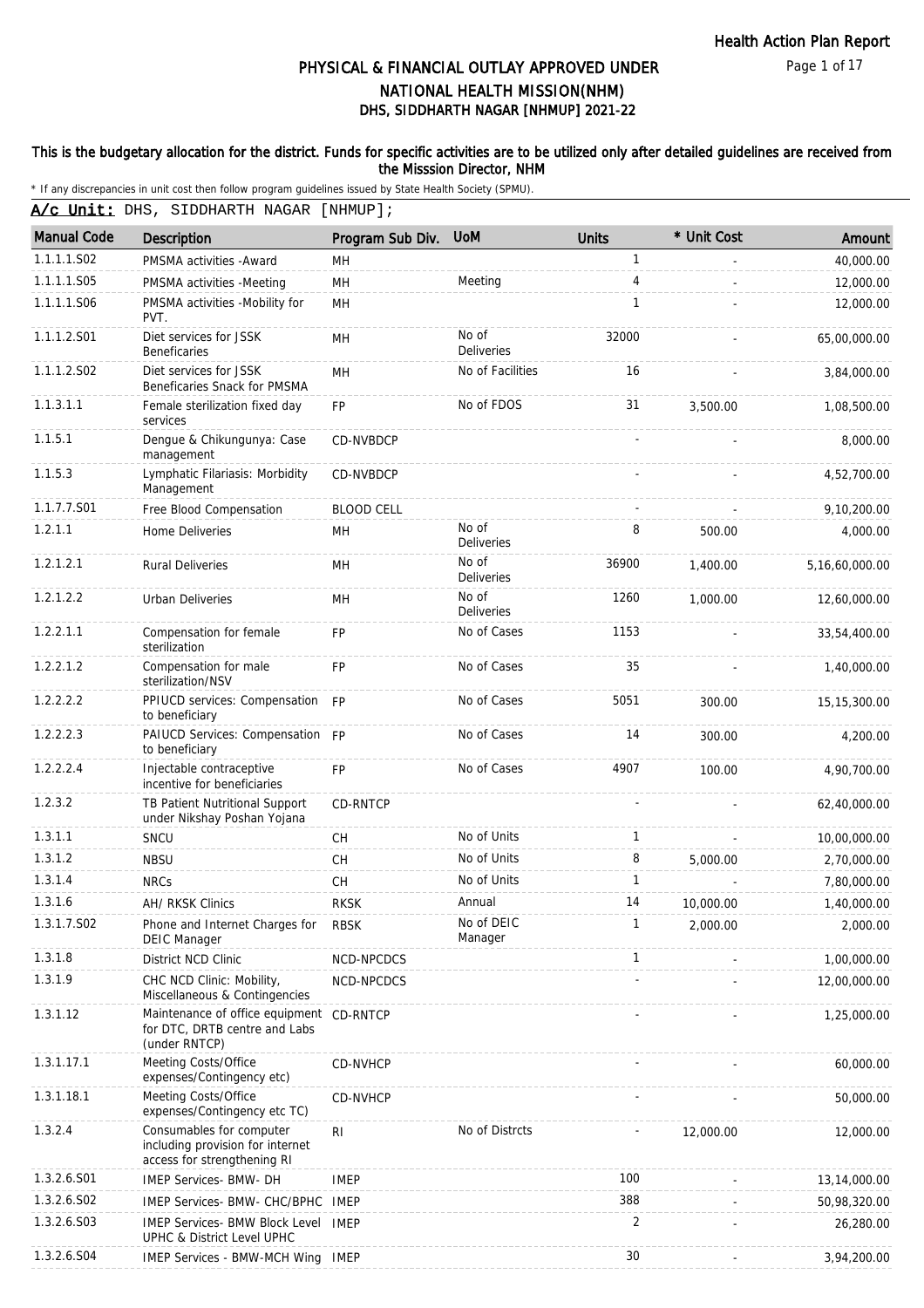### This is the budgetary allocation for the district. Funds for specific activities are to be utilized only after detailed guidelines are received from the Misssion Director, NHM

| <b>Manual Code</b> | Description                                                                                                                                                                                                  | Program Sub Div. | <b>UoM</b>           | <b>Units</b> | * Unit Cost | Amount         |
|--------------------|--------------------------------------------------------------------------------------------------------------------------------------------------------------------------------------------------------------|------------------|----------------------|--------------|-------------|----------------|
| 1.3.2.6.S06        | <b>IMEP Services- Machnized</b><br>Cleaning - DH                                                                                                                                                             | <b>IMEP</b>      |                      | 1            |             | 36,79,000.00   |
| 1.3.2.6.S09        | <b>IMEP Services- Mechanized</b><br>Laundry- District Level Hospital                                                                                                                                         | <b>IMEP</b>      |                      | $\mathbf{1}$ |             | 13,45,000.00   |
| 1.3.2.6.510        | IMEP Services- Cleaning -<br>CHC/BPHC                                                                                                                                                                        | <b>IMEP</b>      | per bed per<br>month | 388          | 548.35      | 25,53,118.00   |
| 1.3.2.6.S11        | IMEP Services-Cleaning - MCH<br>Wing                                                                                                                                                                         | <b>IMEP</b>      | per bed per<br>month | 30           | 548.35      | 1,97,406.00    |
| 2.2.1              | POL for Family Planning/ Others                                                                                                                                                                              | <b>FP</b>        | No of FDOS           | 31           | 1,000.00    | 31,000.00      |
| 2.2.2              | Mobility & Communication<br>support for AH counsellors &<br><b>RKSK Coordinators</b>                                                                                                                         | <b>RKSK</b>      |                      | 30           |             | 2,33,600.00    |
| 2.2.3              | Mobility support for RBSK Mobile RBSK<br>health team                                                                                                                                                         |                  | No of Vehicle        | 28           | 33,000.00   | 1,10,88,000.00 |
| 2.2.4              | Support for RBSK: CUG<br>connection per team and rental                                                                                                                                                      | <b>RBSK</b>      | No of Team           | 28           | 200.00      | 67,200.00      |
| 2.2.11             | Any Other                                                                                                                                                                                                    |                  |                      |              |             | 3,36,000.00    |
| 2.3.1.1.2          | Monthly Village Health and<br><b>Nutrition Days</b>                                                                                                                                                          | RI               | No of Session        | 7126         | 100.00      | 7,12,600.00    |
| 2.3.1.5            | Organizing Adolescent Health<br>day                                                                                                                                                                          | <b>RKSK</b>      | AHD                  | 1112         | 2,500.00    | 27,80,000.00   |
| 2.3.1.6            | Organising Adolescent Friendly<br>Club meetings at subcentre<br>Level                                                                                                                                        | <b>RKSK</b>      | <b>AFC Meeting</b>   | 2224         | 250.00      | 5,56,000.00    |
| 2.3.1.9            | Focus on slum & underserved<br>areas in urban areas/alternative<br>vaccinator for slums                                                                                                                      | <b>RI</b>        | No of<br>Vaccinators | 24           | 2,100.00    | 50,400.00      |
| 2.3.1.10           | Mobility support for mobile<br>health team/ TA/DA to<br>vaccinators                                                                                                                                          | <b>RI</b>        | No of Vehicle        | 3            | 3,96,000.00 | 11,88,000.00   |
| 2.3.1.11           | Outreach for demand<br>generation, testing and<br>treatment of Viral Hepatitis<br>through Mobile Medical<br>Units/NGOs/CBOs/etc                                                                              | CD-NVHCP         |                      |              |             | 20,000.00      |
| 2.3.2.3            | DMHP: Targeted interventions at NCD-NMHP<br>community level Activities &<br>interventions targeted at<br>schools, colleges, workplaces,<br>out of school adolescents, urban<br>slums and suicide prevention. |                  |                      | $\mathbf{1}$ |             | 6,00,000.00    |
| 2.3.3.2            | Screening and free spectacles to<br>school children                                                                                                                                                          | NCD-NPCB         | No of Cases          |              |             | 8,95,650.00    |
| 2.3.3.3            | Screening and free spectacles<br>for near work to Old Person                                                                                                                                                 | NCD-NPCB         | No of Cases          |              |             | 4,47,825.00    |
| 2.3.3.4.1          | Coverage of Public School and<br>Private school                                                                                                                                                              | NCD-NTCP         |                      | $\mathbf{1}$ |             | 4,99,660.00    |
| 2.3.3.4.5          | Sensitization campaign for<br>college students                                                                                                                                                               | NCD-NTCP         |                      | $\mathbf{1}$ |             | 2,00,000.00    |
| 3.1.1.3.2.S01      | ASHA/AWW/Volunteer Incentive<br>for detection of leprosy                                                                                                                                                     | CD-NLEP          |                      |              |             | 39,500.00      |
| 3.1.1.3.2.S02      | ASHA Incentive for PB<br>(Treatment completion)                                                                                                                                                              | CD-NLEP          |                      |              |             | 36,000.00      |
| 3.1.1.3.2.S03      | ASHA Incentive for MB<br>(Treatment completion)                                                                                                                                                              | CD-NLEP          |                      |              |             | 37,920.00      |
| 3.1.1.3.3          | Any Other ASHS Incentives<br>(ASHA Involvement under NLEP<br>- Sensitisation)                                                                                                                                | CD-NLEP          |                      |              |             | 49,000.00      |
| 3.1.1.3.A.S01      | ASHA Incentive/ Honorarium for<br>Malaria and LLIN Distribution                                                                                                                                              | CD-NVBDCP        |                      |              |             | 2,25,000.00    |
| 3.1.1.3.A.S02      | ASHA Incentive for Dengue and<br>Chikungunya                                                                                                                                                                 | CD-NVBDCP        |                      |              |             | 25,19,000.00   |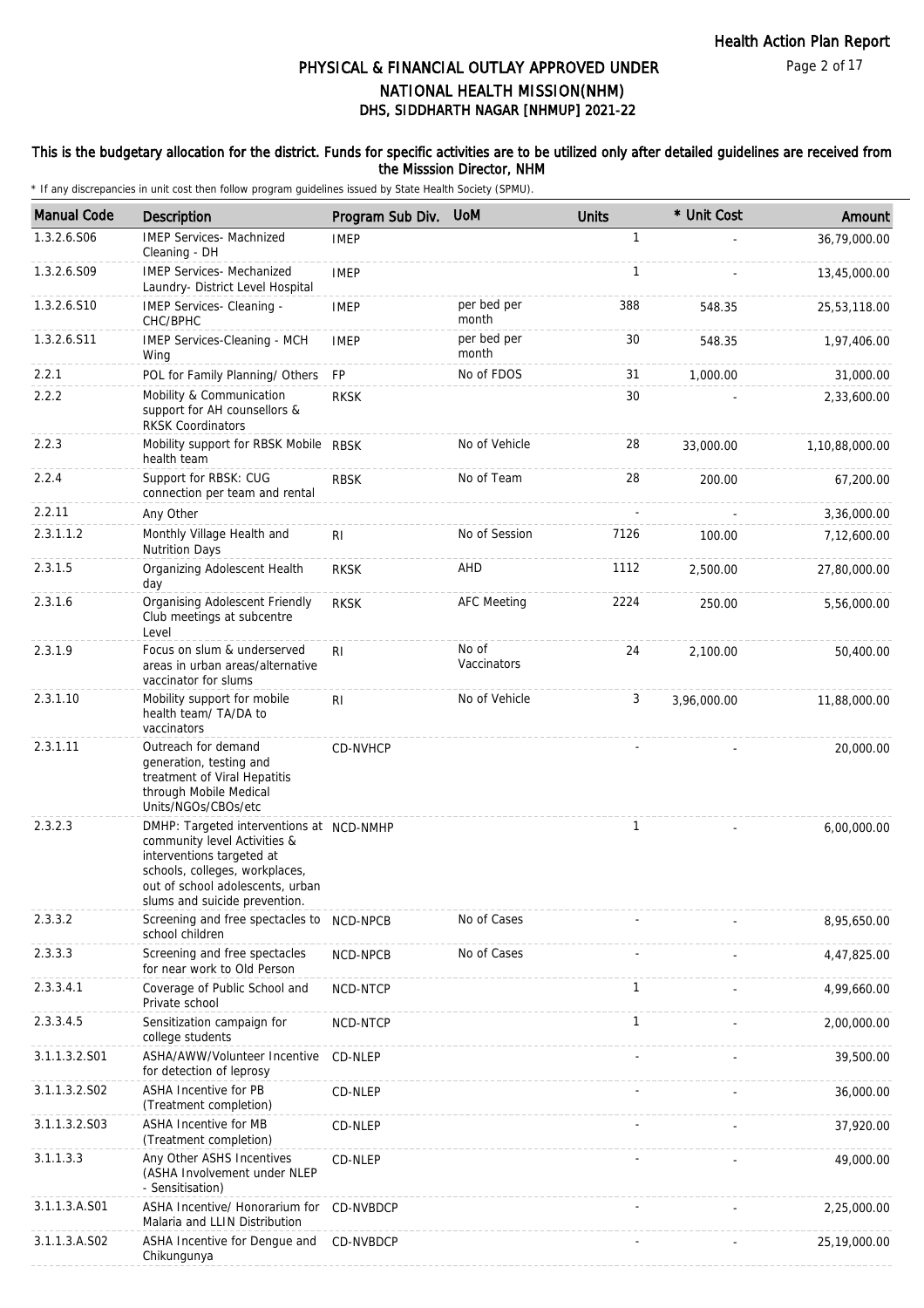### This is the budgetary allocation for the district. Funds for specific activities are to be utilized only after detailed guidelines are received from the Misssion Director, NHM

| <b>Manual Code</b> | Description                                                                                                          | Program Sub Div. | <b>UoM</b>                               | <b>Units</b> | * Unit Cost | Amount         |
|--------------------|----------------------------------------------------------------------------------------------------------------------|------------------|------------------------------------------|--------------|-------------|----------------|
| 3.1.1.3.A.S04      | ASHA incentive for referral of<br>AES/JE cases to the nearest<br>CHC/DH/Medical College                              | <b>CD-NVBDCP</b> |                                          |              |             | 55,000.00      |
| 3.1.1.3.A.S05      | Honorarium for Drug Distribution CD-NVBDCP<br>including ASHAs and supervisors<br>involved in MDA                     |                  |                                          |              |             | 70,58,700.00   |
| 3.1.1.4.A.1.S01    | ASHA Incentive Filling of CBAC<br>forms and familly folder of<br>patients with confirm NCD cases                     | CP               | No. of<br><b>Beneficiaries</b>           |              | 10.00       | 69,60,440.00   |
| 3.1.1.1.4.S09.A    | ASHA incentive for HRP<br>identification and follow up                                                               | MН               | No of HRP                                | 3300         | 300.00      | 9,90,000.00    |
| 3.1.1.1.1.S01      | JSY Incentive to ASHA                                                                                                | <b>MH</b>        | No of<br><b>Deliveries</b>               | 33300        |             | 1,99,80,000.00 |
| 3.1.1.1.1.S03      | National Iron Plus Incentive for<br>mobilizing children and/or<br>ensuring compliance and<br>reporting (6-59 months) | CH               | No of ASHA                               | 2472         | 50.00       | 7,41,600.00    |
| 3.1.1.1.2.S01      | ASHA incentive under MAA<br>programme @ Rs 100 per ASHA<br>for quarterly mother's meeting                            | <b>CH</b>        | No of ASHA                               | 2472         | 100.00      | 9,88,800.00    |
| 3.1.1.1.2.S02      | Incentive for Home Based<br>Newborn Care programme                                                                   | <b>CH</b>        | No. of Child                             | 92328        | 250.00      | 2,30,82,000.00 |
| 3.1.1.1.2.S04      | Incentive for referral of SAM<br>cases to NRC and for follow up<br>of discharge SAM children from<br><b>NRCs</b>     | <b>CH</b>        | No.of SAM<br>Child referal &<br>followup | 1            | 150.00      | 28,800.00      |
| 3.1.1.1.2.S05      | Incentive for National<br>Deworming Day for mobilising<br>out of school children                                     | <b>RKSK</b>      | ASHA                                     | 2516         | 100.00      | 2,51,400.00    |
| 3.1.1.1.2.S06      | Incentive for IDCF for<br>prophylactic distribution of ORS<br>to family with under-five<br>children.                 | <b>CH</b>        | No of ASHA                               | 2472         | 100.00      | 2,47,200.00    |
| 3.1.1.1.2.S07      | Incentive to ASHA for Quaterly<br>Visit Under HBYC                                                                   | CH               | No of Children                           | 49642        | 50.00       | 1,24,10,500.00 |
| 3.1.1.1.3.S01      | ASHA Incentive under<br>Immunzation                                                                                  | RI               | No of Children                           | 60810        | 225.00      | 1,36,82,160.00 |
| 3.1.1.1.4.S08      | ASHA incentive for injectable<br>contraceptive (Antara)                                                              | <b>FP</b>        | No of Cases                              | 3774         | 100.00      | 3,77,400.00    |
| 3.1.1.1.4.S09.B    | Reimbursement of travel<br>expenses for accompanying a<br>women to facility for medical<br>abortion                  | <b>FP</b>        | No of Cases                              | 40           | 225.00      | 9,000.00       |
| 3.1.1.1.4.S09.C    | Reimbursement of travel<br>expenses for accompanying a<br>women to facility for surgical<br>abortion (MVA/EVA)       | <b>FP</b>        | No of Cases                              | 40           | 150.00      | 6,000.00       |
| 3.1.1.1.4.S01      | <b>ASHA Incentives under Saas</b><br>Bahu Sammellan                                                                  | <b>FP</b>        | No of Events                             | 1993         | 100.00      | 1,99,300.00    |
| 3.1.1.1.4.S02      | ASHA Incentives under Nayi Pehl FP<br>Kit                                                                            |                  | No of Kits                               | 9888         | 100.00      | 9,88,800.00    |
| 3.1.1.1.4.S04      | ASHA PPIUCD incentive for<br>accompanying the client for<br>PPIUCD insertion                                         | <b>FP</b>        | No of Cases                              | 8314         | 150.00      | 12,47,163.00   |
| 3.1.1.1.4.S05      | ASHA PAIUCD incentive for<br>accompanying the client for<br>PAIUCD insertion                                         | <b>FP</b>        | No. of cases                             | 14           | 150.00      | 2,100.00       |
| 3.1.1.1.4.S06.A    | ASHA incentive under ESB<br>scheme for promoting spacing of<br>births between 02 children                            | <b>FP</b>        | No. of cases                             | 2055         | 500.00      | 10,27,500.00   |
| 3.1.1.1.4.S06.B    | ASHA incentive under ESB<br>scheme for promoting spacing of<br>02 years after marriage                               | FP               | No. of cases                             | 2850         |             | 14,25,000.00   |
| 3.1.1.1.4.S07      | ASHA incentive under ESB                                                                                             | FP               | No of Cases                              | 186          | 1,000.00    | 1,86,000.00    |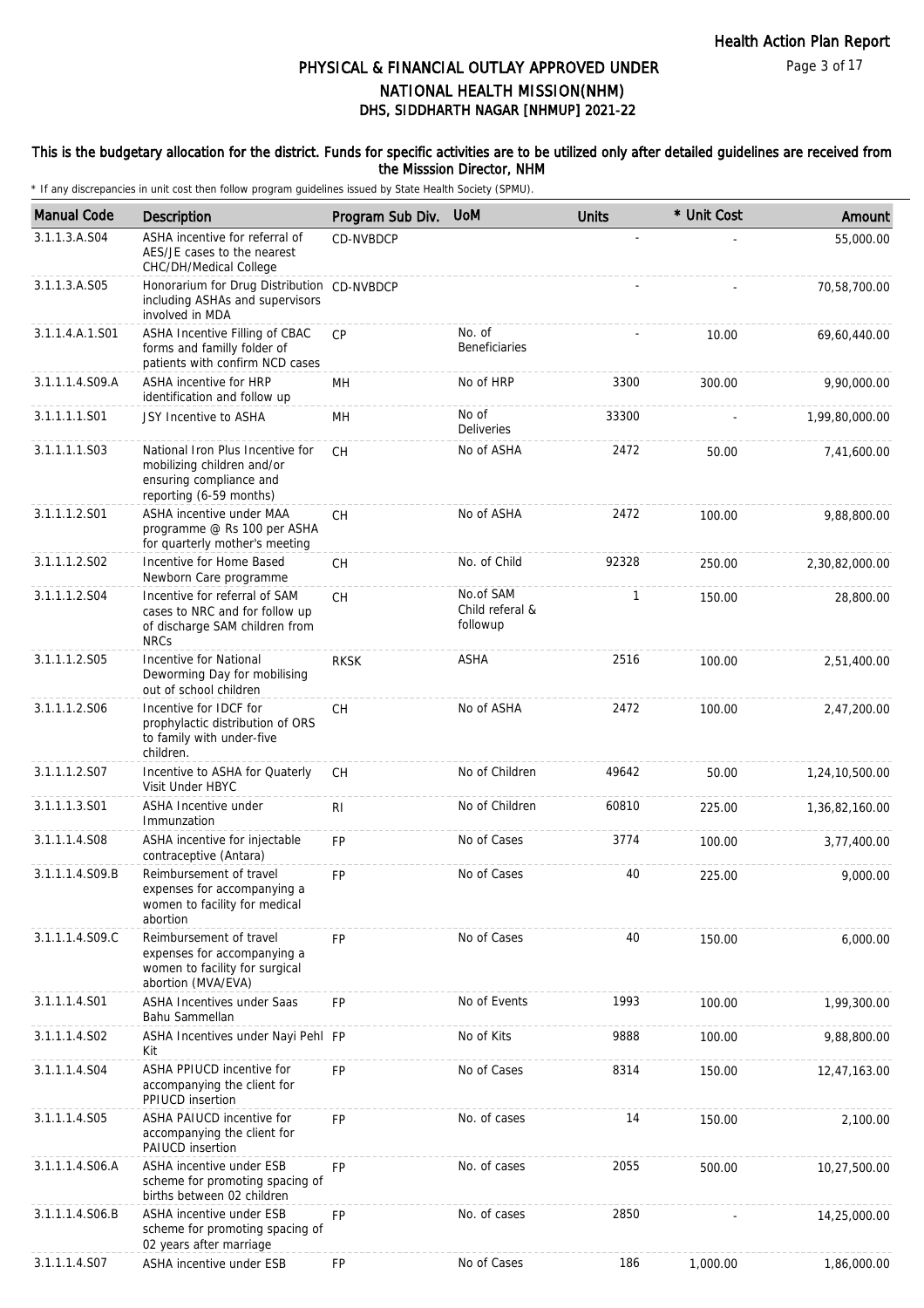### This is the budgetary allocation for the district. Funds for specific activities are to be utilized only after detailed guidelines are received from the Misssion Director, NHM

| <b>Manual Code</b> | Description                                                                                                                       | Program Sub Div. | <b>UoM</b>                             | <b>Units</b> | * Unit Cost | Amount         |
|--------------------|-----------------------------------------------------------------------------------------------------------------------------------|------------------|----------------------------------------|--------------|-------------|----------------|
|                    | scheme for promoting Adoption<br>of Limiting Method upto Two<br>Children                                                          |                  |                                        |              |             |                |
| 3.1.1.1.5.S02      | Incentive for mobilizing<br>adolescents and community for<br>AHD                                                                  | <b>RKSK</b>      | <b>ASHA</b>                            | 2535         | 200.00      | 20,28,000.00   |
| 3.1.1.5            | ASHA incentives for routine<br>activities                                                                                         | CP               | No. of Rural &<br>Rurban ASHA          |              | 2,000.00    | 7,34,28,000.00 |
| 3.1.1.6.S01        | Incentive to ASHA Facilitator for<br>CBAC, HRP and SAM Tracking                                                                   | <b>CP</b>        | No of AF                               |              | 1,700.00    | 25,70,400.00   |
| 3.1.1.6.S02        | Incentive to ASHA for Health<br>Promotion Day                                                                                     | <b>CP</b>        | No. of Rural &<br>Rurban ASHA          |              | 200.00      | 73,42,800.00   |
| 3.1.1.6.S03        | Incentive to ASHA under PMMVY CP                                                                                                  |                  | No. of<br>Beneficiaries                |              | 100.00      | 21,65,100.00   |
| 3.1.1.6.S04        | ASHA Beema- Pradhan Mantri<br>Jeevan Jyoti & Suraksh Bima<br>Yojna                                                                | <b>CP</b>        |                                        |              |             | 9,08,724.00    |
| 3.1.1.6.S05        | Mother Group Meeting                                                                                                              | <b>CP</b>        | No. of Rural &<br>Rurban ASHA          |              |             | 86,60,400.00   |
| 3.1.3.1.1.S01      | Asha/ Asha Sangni Uniform                                                                                                         | CP               | No. of<br>Rural, Rurban<br>ASHA & AF   |              | 600.00      | 19,31,400.00   |
| 3.1.3.1.1.S02      | Asha/ Asha Sangni Umbrella                                                                                                        | CP               | No. of<br>Rural, Rurban<br>ASHA & AF   |              | 200.00      | 6,43,800.00    |
| 3.1.3.1.3          | Awards to ASHA's/Link workers                                                                                                     | <b>CP</b>        | No. of<br>Rural, Urban<br>Rurban ASHA, |              | 300.00      | 9,63,100.00    |
| 3.1.3.1.6          | Supervision costs by ASHA<br>facilitators (Shangni) (12<br>months)                                                                | <b>CP</b>        | No of AF                               |              | 7,200.00    | 1,08,86,400.00 |
| 3.1.1.1.3.S02.A    | Mobilization of children through<br>ASHA or other mobilizers                                                                      | R <sub>l</sub>   | No of Session                          | 14290        | 150.00      | 21,43,500.00   |
| 3.1.3.5.S01        | Incentive for other link workers<br>for Prepration of Due List of<br>Childrens to be immunized                                    | R <sub>l</sub>   | No of Session                          | 1908         | 100.00      | 1,90,800.00    |
| 3.1.2.10.S03       | Incentive to ASHA Cluster<br>Meeting                                                                                              | <b>CP</b>        |                                        |              |             | 36,37,650.00   |
| 3.2.3.1.1          | <b>Treatment Supporter</b><br>Honorarium (Rs 1000)                                                                                | CD-RNTCP         |                                        |              |             | 23,40,000.00   |
| 3.2.3.1.2          | <b>Treatment Supporter</b><br>Honorarium (Rs 5000)                                                                                | CD-RNTCP         |                                        |              |             | 5,04,000.00    |
| 3.2.3.1.3          | Incentive for informant (Rs 500)                                                                                                  | CD-RNTCP         |                                        |              |             | 2,93,400.00    |
| 3.2.3.1.4.S01      | State/District TB Forums                                                                                                          | CD-RNTCP         |                                        |              |             | 5,000.00       |
| 3.2.3.1.4.S02      | Community Engagement<br>activities /Incentive for<br>community<br>volunteers/supervisors /LT etc<br>undertaking ACF               | CD-RNTCP         |                                        |              |             | 19,30,000.00   |
| 3.2.1.1.S02        | Other activities under Mission<br>Parivar Vikas: Demand<br>Generation (Saas Bahu<br>Sammellan)                                    | <b>FP</b>        | No of Events                           | 1993         | 1,500.00    | 29,89,500.00   |
| 3.2.1.2            | Incentives for Peer Educators                                                                                                     | <b>RKSK</b>      | Peer Educator                          | 10124        | 50.00       | 34, 15, 200.00 |
| 3.3.2              | Orientation Workshops,<br>Trainings and capacity building<br>of PRI for RKS at District Health<br>Societies, CHC and PHC          | CP               |                                        |              |             | 70,29,200.00   |
| 3.3.3.2            | Training of PRI's<br>representatives/ Police<br>personnel/ Teachers/ Transport<br>personnel/ NGO personnel/<br>other stakeholders | NCD-NTCP         |                                        | $\mathbf{1}$ |             | 30,000.00      |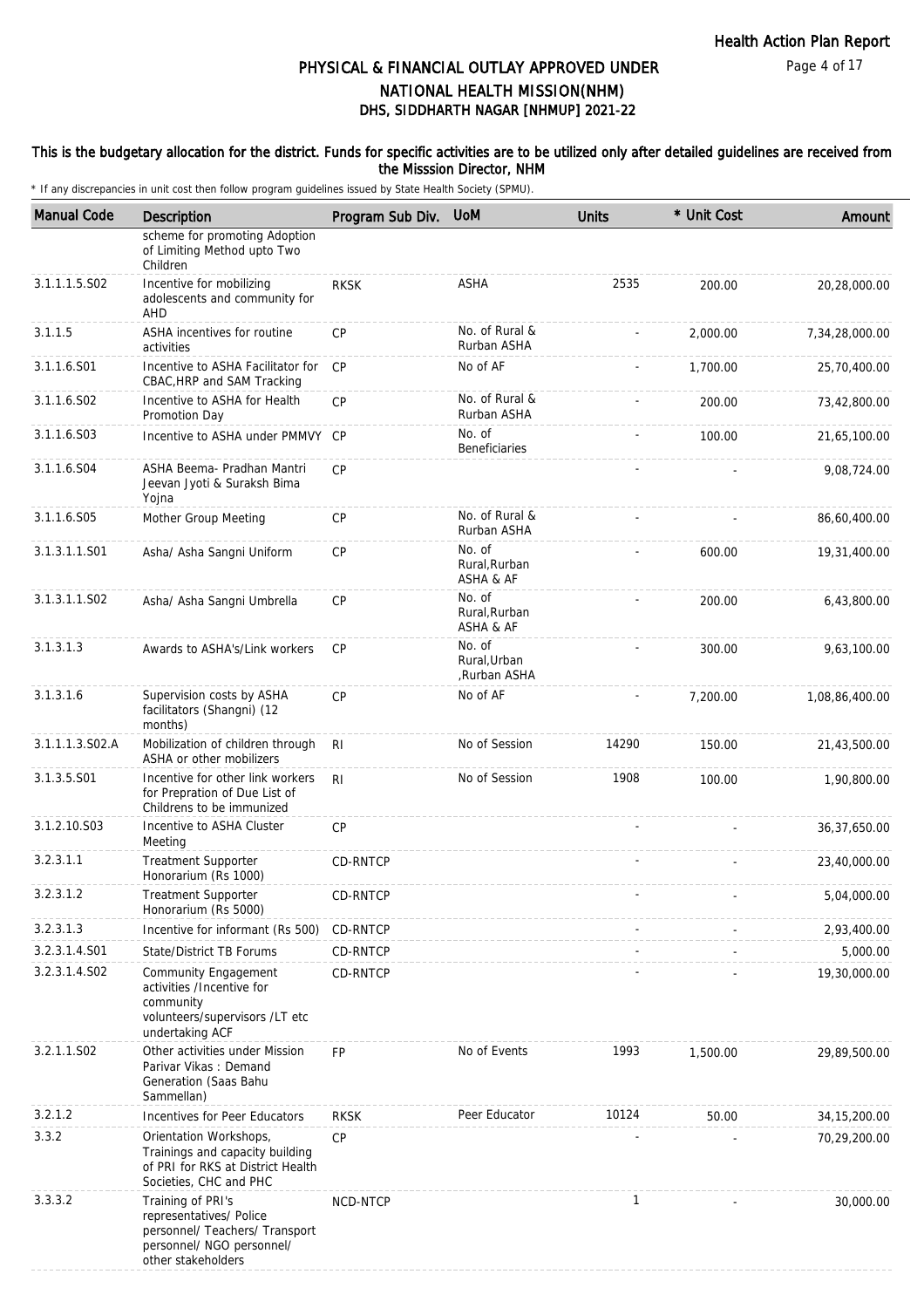### This is the budgetary allocation for the district. Funds for specific activities are to be utilized only after detailed guidelines are received from the Misssion Director, NHM

| <b>Manual Code</b> | <b>Description</b>                                                                        | Program Sub Div. | <b>UoM</b>                        | <b>Units</b>   | * Unit Cost | Amount         |
|--------------------|-------------------------------------------------------------------------------------------|------------------|-----------------------------------|----------------|-------------|----------------|
| 3.3.3.3            | Training of PRI under National<br>Program for Climate Change and<br>Human Health (NPCCHH) | NCD-NPCCHH       |                                   | $\mathbf{1}$   |             | 70,000.00      |
| 3.3.4.S01          | AAA Platform                                                                              | CP               | No. of Rural &<br>Rurban ASHA     |                | 75.00       | 47, 13, 750.00 |
| 4.1.3              | <b>Community Health Centers</b>                                                           | <b>CP</b>        | No of CHC                         | 16             | 2,50,000.00 | 40,00,000.00   |
| 4.1.4              | Primary Health Centers                                                                    | CP               | No of PHC                         | 58             | 87,500.00   | 50,75,000.00   |
| 4.1.5              | Sub Centers                                                                               | CP               | No. of Sub<br>Centre              |                | 10,000.00   | 27,80,000.00   |
| 4.1.6              | Village Health Sanitation &<br><b>Nutrition Committee</b>                                 | <b>CP</b>        | No. of VHSNC                      |                | 10,000.00   | 1,76,40,000.00 |
| 4.1.7.S01          | H&WC Additional Untied Grant-<br><b>SC</b>                                                | CP               | No. of HWC-<br><b>SC</b>          |                | 30,000.00   | 84,10,000.00   |
| 4.1.7.S02          | H&WC Additional Untied Grant-<br>PHC                                                      | CP               | No. of HWC-<br>PHC                |                | 50,000.00   | 29,00,000.00   |
| 5.1.1.2.8          | Infrastructure strengthening of<br>SC to H&WC                                             | <b>CP</b>        | No. of HWC-<br><b>SC</b>          |                | 7,00,000.00 | 15,00,000.00   |
| 5.1.1.2.9          | Infrastructure strengthening of<br>PHC to H&WC                                            | <b>CP</b>        | No. of HWC-<br><b>PHC</b>         |                | 2,74,000.00 | 2,74,000.00    |
| 5.1.2              | Sub Centre Rent and<br>Contingencies                                                      | CP               |                                   |                |             | 29,16,000.00   |
| 5.3.9              | Safety Pits                                                                               | RI.              | No of piece                       | 7              | 6,000.00    | 42,000.00      |
| 5.3.13             | ICU Establishment in Endemic<br><b>District</b>                                           | CD-NVBDCP        |                                   |                |             | 3,24,000.00    |
| 5.3.14             | Civil Works under RNTCP                                                                   | CD-RNTCP         |                                   |                |             | 1,20,000.00    |
| 6.1.1.1.2.S02      | FRU Strengthening                                                                         | MH               | List of<br>Different<br>Equipment |                |             | 15,61,797.00   |
| 6.1.1.1.5          | Any other Equipment<br>(Instrument and Equipment for<br>HWC)                              | MH               | List of<br>Different<br>Equipment | $\overline{4}$ |             | 8,00,000.00    |
| 6.1.1.3.3          | Minilap kits                                                                              | <b>FP</b>        | No of Kits                        | 30             | 3,000.00    | 90,000.00      |
| 6.1.1.3.5          | PPIUCD forceps                                                                            | FP               | No of Kelly<br>forcep             | 75             | 600.00      | 45,000.00      |
| 6.1.1.5.1          | Equipment for Mobile health<br>teams                                                      | <b>RBSK</b>      | No of Team                        | 28             | 15,000.00   | 4,20,000.00    |
| 6.1.4.4.1          | Procurement of Equipment                                                                  | CD-RNTCP         |                                   |                |             | 2,00,000.00    |
| 6.1.5.1.1          | Grant-in-aid for Vision Centre<br>(PHC) (Govt.)                                           | <b>NCD-NPCB</b>  |                                   |                |             | 1.00.000.00    |
| 6.1.1.21.1         | Recurring GIA: Machinery &<br>Equipment for DH                                            | NCD-NPHCE        |                                   | $\mathbf{1}$   |             | 1,50,000.00    |
| 6.1.2.6.F1.S03     | IT Recurring Expenses for PHC                                                             | CP               |                                   |                |             | 2,85,000.00    |
| 6.1.2.6.F1.S04     | Laptop for HWC-PHC                                                                        | CP               |                                   |                |             | 65,000.00      |
| 6.1.4.3.1          | <b>MCR</b>                                                                                | CD-NLEP          |                                   |                |             | 40,000.00      |
| 6.1.4.3.2          | Aids/Appliance                                                                            | CD-NLEP          |                                   |                |             | 17,000.00      |
| 6.1.4.3.3          | Equipment                                                                                 | CD-NLEP          |                                   |                |             | 5,000.00       |
| 6.1.6.1            | Repairs of Laparoscopes                                                                   |                  | No of<br>Laproscopes              | 2              | 25,000.00   | 50,000.00      |
| 6.2.1.1.A7.S05.a   | Drugs & Consumables Normal<br>Delivery L1 Facility                                        | MH               | No of<br>Deliveries               | 9900           |             | 1,98,000.00    |
| 6.2.1.1.A7.S05.b   | Drugs & Consumables Normal<br>Delivery L2 Facility                                        | MН               | No of<br><b>Deliveries</b>        | 27000          |             | 10,80,000.00   |
| 6.2.1.1.A7.S05.c   | Drugs & Consumables Normal<br>Delivery L3 Facility                                        | MH               | No of<br>Deliveries               | 5000           |             | 4,00,000.00    |
| 6.2.1.1.A7.S05.d   | Drugs & Consumables Caesarean MH<br>Delivery L3 Facility                                  |                  | No of<br>Deliveries               | 200            |             | 72,000.00      |
| 6.2.1.2.2.12       | AEFI kit under RI Program                                                                 | <b>RI</b>        | No. of Kits                       | 76             | 200.00      | 15,200.00      |
| 6.2.1.3.1          | Nayi Pehl Kit                                                                             | FP               | No of Kits                        | 9888           | 220.00      | 21,75,360.00   |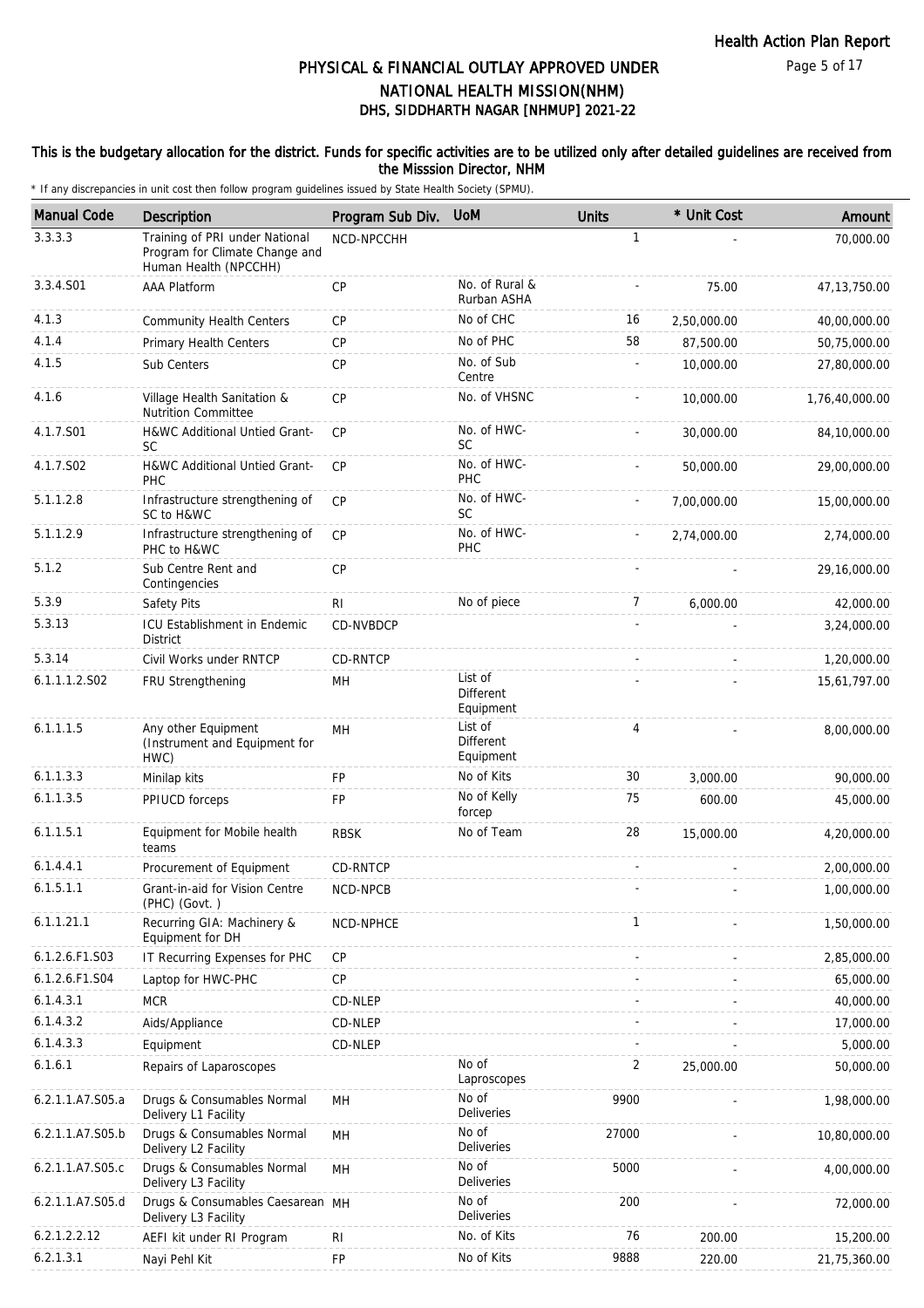### This is the budgetary allocation for the district. Funds for specific activities are to be utilized only after detailed guidelines are received from the Misssion Director, NHM

| <b>Manual Code</b> | Description                                                                                                 | Program Sub Div.  | <b>UoM</b>                     | <b>Units</b> | * Unit Cost | Amount         |
|--------------------|-------------------------------------------------------------------------------------------------------------|-------------------|--------------------------------|--------------|-------------|----------------|
| 6.2.1.5.1          | Medicine for Mobile health team                                                                             | <b>RBSK</b>       | No of Team                     | 28           | 5,000.00    | 1,40,000.00    |
| 6.2.1.6.1          | Red/Black plastic bags et                                                                                   | RI                | No of Session                  | 35628        | 9.00        | 3,20,652.00    |
| 6.2.1.6.2          | Bleach/Hypochlorite solution/<br>Twin bucket                                                                | RI                | No of Facilities               |              |             | 25,500.00      |
| 6.2.2.1.4          | Replenishment of ASHA HBNC<br>kits                                                                          | <b>CP</b>         | No of ASHA                     |              | 150.00      | 3,55,350.00    |
| 6.2.2.2.2          | Drugs and Supplies for blood<br>related disorders-<br>Haemoglobinopathies                                   | <b>BLOOD CELL</b> |                                |              |             | 80,000.00      |
| 6.2.2.4.1          | Drugs & Supplies for Ayush                                                                                  | AYUSH             | No of Doctors                  | 16           | 50,000.00   | 8,00,000.00    |
| 6.2.2.6.1          | Lab strengthening of SHC - HWC                                                                              | CP                |                                |              |             | 67,20,000.00   |
| 6.2.2.6.2          | Lab strengthening of PHC - HWC CP                                                                           |                   |                                |              |             | 18,40,000.00   |
| 6.2.3.1.1          | Chloroquine phosphate tablets                                                                               | CD-NVBDCP         |                                |              |             | 20,000.00      |
| 6.2.3.1.2          | Primaquine tablets 2.5 mg                                                                                   | CD-NVBDCP         |                                |              |             | 10,000.00      |
| 6.2.3.1.3          | Primaquine tablets 7.5 mg                                                                                   | CD-NVBDCP         |                                |              |             | 20,000.00      |
| 6.2.3.1.8          | Dengue NS1 antigen kit                                                                                      | CD-NVBDCP         |                                |              |             | 11,000.00      |
| 6.2.3.1.12         | RDT Malaria - bi-valent (For Non CD-NVBDCP<br>Project states)                                               |                   |                                |              |             | 2,13,500.00    |
| 6.2.3.2.1          | Supportive drugs, lab. Reagents                                                                             | CD-NLEP           |                                |              |             | 13,000.00      |
| 6.2.3.3.1          | Laboratory Materials                                                                                        | CD-RNTCP          |                                |              |             | 19,93,600.00   |
| 6.2.3.3.2          | Procurement of Drugs                                                                                        | CD-RNTCP          |                                |              |             | 9,20,000.00    |
| 6.2.4.1.1          | Assistance for<br>consumables/drugs/medicines to<br>the Govt./District Hospital for<br>Cat sx etc           | NCD-NPCB          | No of Cases                    |              |             | 15,75,240.00   |
| 6.2.4.5.1          | Drugs & Consumables for NCD<br>Management (incl. Diabetes,<br>Hypertension, Strokes etc) for<br>whole dist. | NCD-NPCDCS        |                                | $\mathbf{1}$ |             | 2,00,000.00    |
| 6.2.4.5.3          | Drugs & Diagnostic for NCD<br>Management incl. Diabetes,<br>Hypertension, Strokes etc                       | NCD-NPCDCS        |                                |              |             | 3,60,000.00    |
| $6.1.3.2.a.$ S01   | Free Diagnostics for Pregnant<br>women under JSSK - USG on<br>PPP for PMSMA                                 | MH                | No of ANC                      | 1200         |             | 3,60,000.00    |
| $6.1.3.2.a.$ SO2   | Free Diagnostics for Pregnant<br>women under JSSK- AVD for for<br>HIV & Syphilis at VHNDs                   | MН                | No of ANC                      | 350          |             |                |
| $6.1.3.2.a.$ SO3   | Free Diagnostics for Pregnant<br>women under JSSK-MH                                                        | MН                | No of ANC                      | 71000        |             | 7,10,000.00    |
| 6.1.3.2.b          | Free Diagnostics for Sick infants<br>under JSSK                                                             | <b>CH</b>         | No of Units                    | 1            |             | 1,20,000.00    |
| 6.3.1.S03          | Any other (please specify)                                                                                  |                   |                                |              |             | 2,24,00,000.00 |
| 7.5.1              | Tribal Patient Support &<br><b>Transportation Charges</b>                                                   | CD-RNTCP          |                                |              |             | 1,98,200.00    |
| 7.5.2              | Sample collecton &<br>transportation charges                                                                | CD-RNTCP          |                                |              |             | 3,36,225.00    |
| 8.1.1.1            | ANMs - MH                                                                                                   | MН                | No of MH ANM                   | 311          |             | 5,90,50,621.00 |
| 8.1.1.1.S01        | ANM For New Sub-Center - CP                                                                                 | CP                |                                |              |             | 92,38,858.00   |
| 8.1.1.2.S03        | Staff Nurses-CD-NVBDCP-AES/JE                                                                               | CD-NVBDCP         |                                | 78           |             | 2,43,99,456.00 |
| 8.1.1.2.S05        | Staff Nurses-MH                                                                                             | MН                | No of MH<br><b>Staff Nurse</b> | 52           |             | 1,59,47,833.00 |
| 8.1.1.2.S11        | Staff Nurse HWC - CP                                                                                        | <b>CP</b>         |                                |              |             | 1,02,63,837.00 |
| 8.1.1.2.S12        | Staff Nurses HWC - MH                                                                                       | MН                |                                | 12           |             | 14,40,936.00   |
| 8.1.1.5.S02        | Laboratory Technicians -HR                                                                                  | <b>HR</b>         |                                | $\mathbf{1}$ |             | 2,64,816.00    |
| 8.1.1.5.S04        | Laboratory Technicians - RNTCP                                                                              | CD-RNTCP          |                                |              |             | 3,19,848.00    |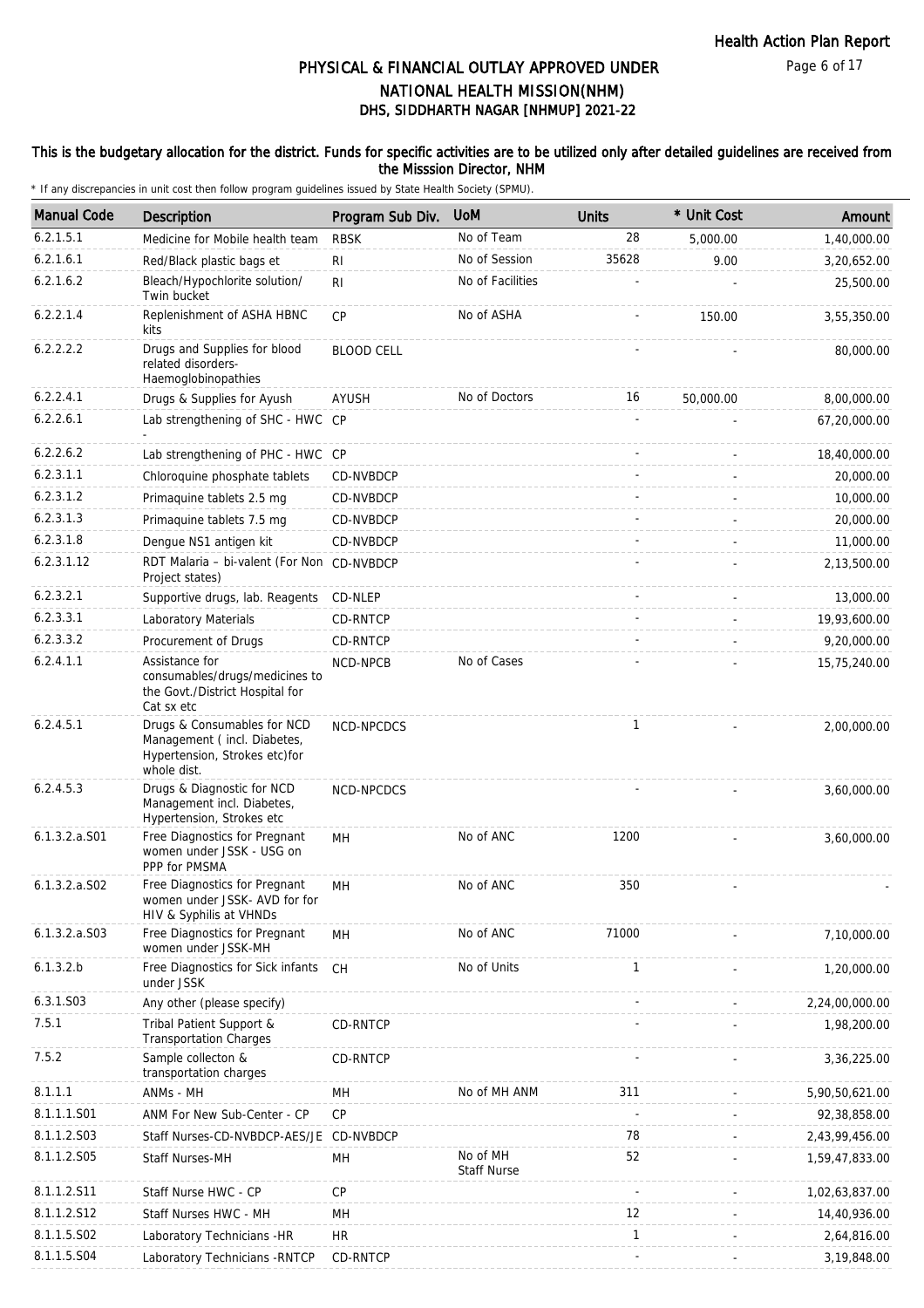### This is the budgetary allocation for the district. Funds for specific activities are to be utilized only after detailed guidelines are received from the Misssion Director, NHM

| <b>Manual Code</b> | Description                                                                              | Program Sub Div. | <b>UoM</b>                                             | <b>Units</b>   | * Unit Cost | Amount         |
|--------------------|------------------------------------------------------------------------------------------|------------------|--------------------------------------------------------|----------------|-------------|----------------|
| 8.1.1.6.S05        | OT Technician                                                                            | <b>MIS</b>       | No of MH OT<br>technician                              |                |             | 7,93,800.00    |
| 8.1.2.1.S04        | Obstetricians and Gynaecologists MH<br>-MH                                               |                  | No of MH<br>Obstetricians<br>and<br>Gynaecologist<br>S |                |             | 54,00,000.00   |
| 8.1.2.2.S03        | Paediatricians-CD-NVBDCP-<br>AES/JE                                                      | CD-NVBDCP        |                                                        | $\overline{7}$ |             | 50,40,000.00   |
| 8.1.2.3.S05        | Anaesthetists -MH                                                                        | MН               | No of MH<br>Anesthetic                                 |                |             | 43,20,000.00   |
| 8.1.3.10.S01       | FRU Operationalization for<br>Gynae & anesthetist specialist on<br>call from govt sector | MH               | No of $C$<br>Section                                   | 12             |             | 36,000.00      |
| 8.1.3.10.S02       | FRU Operationalization<br>Gynecologists specialist on call<br>from pvt sector            | <b>MH</b>        | No of C<br>Section                                     | 6              |             | 27,000.00      |
| 8.1.3.10.S03       | FRU Operationalization<br>anesthetist specialist on call for<br>from pvt sector          | MH               | No of C<br>Section                                     | 6              |             | 18,000.00      |
| 8.1.4.1.S01        | Dental Surgeons- DH &CHC                                                                 | HR.              |                                                        | 4              |             | 20,95,128.00   |
| 8.1.5.S01          | Medical Officers -CD-NVBDCP-<br>AES/JE                                                   | CD-NVBDCP        |                                                        | 3              |             | 10,80,000.00   |
| 8.1.5.S03          | Medical Officers - MH                                                                    | MH               | No of MH LMO                                           |                |             | 20,22,000.00   |
| 8.1.6.1            | <b>AYUSH MOS</b>                                                                         | <b>AYUSH</b>     |                                                        | 16             |             | 78,29,962.00   |
| 8.1.6.2            | Pharmacist - AYUSH                                                                       | <b>AYUSH</b>     |                                                        | $\overline{4}$ |             | 8,66,758.00    |
| 8.1.7.1.1          | MOs- AYUSH                                                                               | <b>RBSK</b>      |                                                        | 56             |             | 2,72,00,160.00 |
| 8.1.7.1.3          | <b>Staff Nurse</b>                                                                       | <b>RBSK</b>      |                                                        | 2              |             | 6,72,768.00    |
| 8.1.7.1.4          | <b>ANM</b>                                                                               | <b>RBSK</b>      |                                                        | 26             |             | 59,26,128.00   |
| 8.1.7.1.5.S02      | Pharmacists                                                                              | <b>RBSK</b>      |                                                        | 28             |             | 80,12,928.00   |
| 8.1.8.1            | <b>Medical Officers</b>                                                                  | CH               | No. of Mos                                             | $\mathbf{1}$   |             | 3,60,000.00    |
| 8.1.8.2            | <b>Staff Nurse</b>                                                                       | CH               | No. of SNs                                             | 4              |             | 11,66,960.00   |
| 8.1.8.3            | Cook cum caretaker                                                                       | CH               | No. of Cook<br>cum Caretaker                           | $\overline{2}$ |             | 3,40,632.00    |
| 8.1.8.5            | Feeding demonstrator for NRC                                                             | <b>CH</b>        | No. of FDs                                             | $\mathbf{1}$   |             | 99,000.00      |
| 8.1.9.1.S01        | Paediatrician SNCU-CH                                                                    | CH               | No. of<br>Peadiatrician                                | 3              |             | 45,00,000.00   |
| 8.1.9.3.S01        | Staff Nurse - SNCU/KMC                                                                   | <b>CH</b>        | No. of SNs                                             | 18             |             | 56,90,169.00   |
| 8.1.9.3.S02        | Staff Nurse -NBSU                                                                        | <b>CH</b>        | No. of SNs                                             | 24             |             | 51,47,798.00   |
| 8.1.9.6.S01        | Ancillary Staff-CD-NVBDCP-AES<br>&JE                                                     | CD-NVBDCP        |                                                        | 4              |             | 9,96,192.00    |
| 8.1.9.6.SO2        | Others- SNCU Staff (Ward<br>Aaya/ Cleaner/ Security Guard)                               | <b>CH</b>        |                                                        | 9              |             | 16,09,484.00   |
| 8.1.9.6.S03        | Others- SNCU Staff DEO                                                                   | CH               | no. of Posts                                           | $\mathbf{1}$   |             | 2,49,046.00    |
| 8.1.12.1           | Mid-level Service Provider                                                               | <b>CP</b>        |                                                        |                |             | 1,60,44,390.00 |
| 8.1.12.2           | Performance incentive for Mid-<br>level service providers                                | <b>CP</b>        | No. of HWC-<br>CHO                                     |                | 15,000.00   | 1,03,05,000.00 |
| 8.1.13.1.S02       | Counsellor -RKSK                                                                         | <b>RKSK</b>      |                                                        | 15             |             | 23,40,000.00   |
| 8.1.13.4.S01       | Microbiologists-CD-NVBDCP-<br>AES/JE                                                     | CD-NVBDCP        |                                                        | 1              |             | 3,30,000.00    |
| 8.1.13.5           | Audiometrician/ Audiologist-<br>NCD-NPPCD                                                | NCD-NPPCD        |                                                        |                |             | 3,96,900.00    |
| 8.1.13.10          | TBHV-CD-RNTCP                                                                            | CD-RNTCP         |                                                        |                |             | 4,62,724.00    |
| 8.1.13.18          | Audiometrics Asstt.NCD-NPPCD                                                             | NCD-NPPCD        |                                                        |                |             | 1,98,450.00    |
| 8.1.13.19          | Instructor for Hearing Imapired<br>Children-NCD-NPPCD                                    | NCD-NPPCD        |                                                        |                |             | 1,80,000.00    |
| 8.1.13.22.S07      | Rogi Sahayata Kendra Manager                                                             | QA               |                                                        | 1              |             | 3,00,845.00    |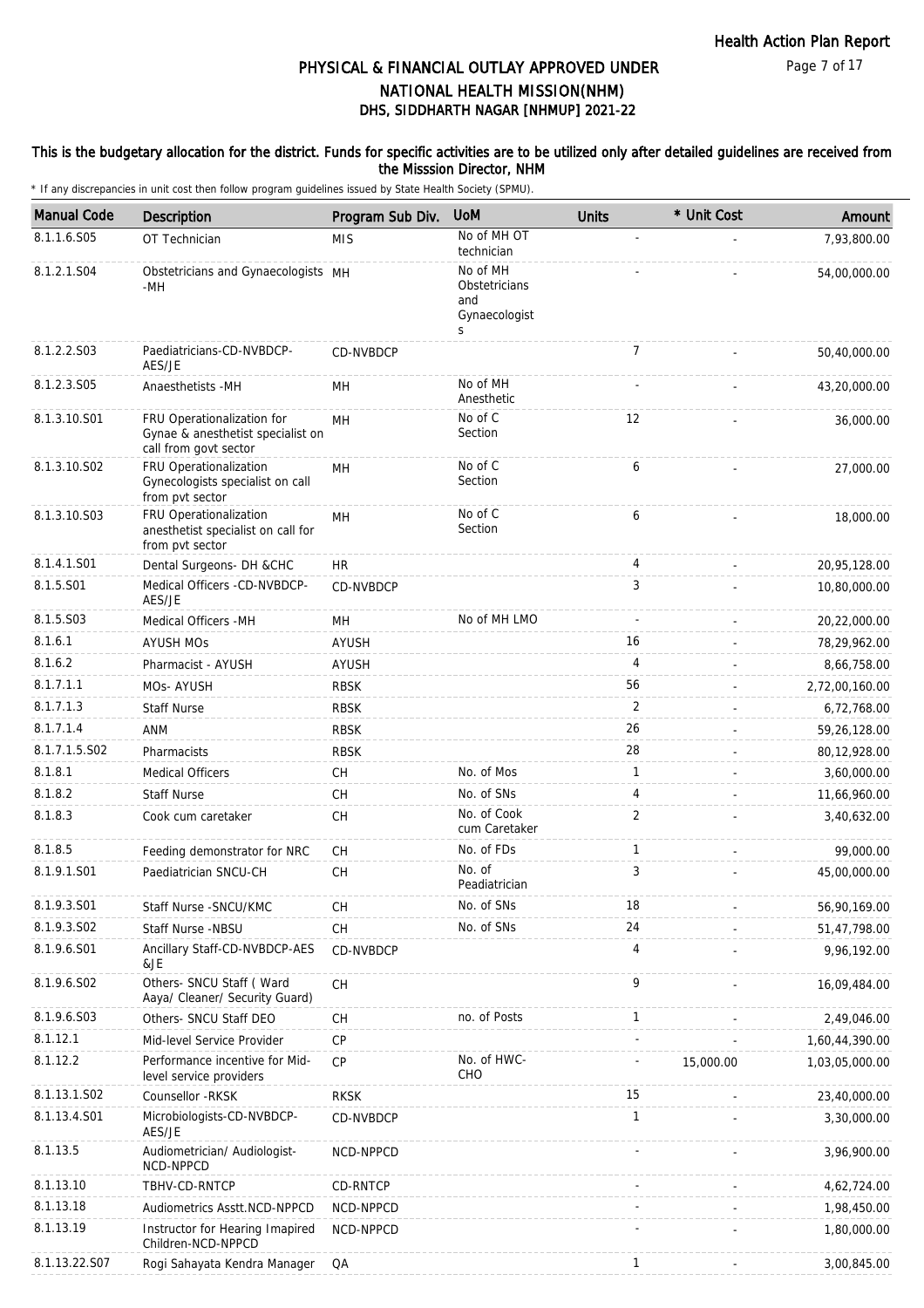#### Page 8 of 17

# DHS, SIDDHARTH NAGAR [NHMUP] 2021-22 PHYSICAL & FINANCIAL OUTLAY APPROVED UNDER NATIONAL HEALTH MISSION(NHM)

### This is the budgetary allocation for the district. Funds for specific activities are to be utilized only after detailed guidelines are received from the Misssion Director, NHM

| <b>Manual Code</b> | Description                                                                                  | Program Sub Div.  | <b>UoM</b>                      | <b>Units</b> | * Unit Cost  | Amount       |
|--------------------|----------------------------------------------------------------------------------------------|-------------------|---------------------------------|--------------|--------------|--------------|
| 8.1.13.22.S13      | Rogi Sahayata Kendra Operator                                                                | QA                |                                 | $\mathbf{1}$ |              | 1,67,344.00  |
| 8.1.14.1.S01       | MO (Blood Bank)                                                                              | <b>BLOOD CELL</b> |                                 |              |              | 3,60,000.00  |
| 8.1.14.2           | <b>Staff Nurse</b>                                                                           | <b>BLOOD CELL</b> |                                 |              |              | 1,14,000.00  |
| 8.1.14.5.S01       | Others- Counsellor                                                                           | <b>BLOOD CELL</b> |                                 |              |              | 3,31,000.00  |
| 8.1.14.5.S02       | Others- Lab Technicians                                                                      | <b>BLOOD CELL</b> |                                 |              |              | 5,55,000.00  |
| 8.1.14.5.S03       | Others-Lab Attendant                                                                         | <b>BLOOD CELL</b> |                                 |              |              | 4,48,000.00  |
| 8.1.14.5.S05       | Others-Lab Attendant - BSU                                                                   | <b>BLOOD CELL</b> |                                 |              |              | 2,24,000.00  |
| 8.1.16.2.S01       | Cold Chain Handlers                                                                          | RI                |                                 |              |              | 2,10,067.00  |
| 8.1.16.6.S01       |                                                                                              | <b>BLOOD CELL</b> |                                 |              |              | 2,24,000.00  |
| 8.1.16.7.S02       | Data Entry Operator BB                                                                       |                   |                                 |              |              |              |
| 8.1.16.7.S03       | Sweeper- NCD- Blood bank                                                                     | <b>BLOOD CELL</b> |                                 |              |              | 1,44,000.00  |
|                    | Sweeper-NCD-Blood Storage<br>Unit                                                            | <b>BLOOD CELL</b> |                                 |              |              | 1,44,000.00  |
| 8.1.16.7.S05       | Cleaner -NRC                                                                                 | CH                | no. of Posts                    | $\mathbf{1}$ |              | 1,78,831.00  |
| 8.4.1              | Additional Allowances/<br>Incentives to Medical Officers                                     | MН                |                                 | 3            |              | 72,000.00    |
| 8.4.7              | Incentive to provider for PPIUCD FP<br>services @Rs 150 per PPIUCD<br>insertion              |                   | No of Cases                     | 8314         | 150.00       | 12,47,100.00 |
| 8.4.8              | Incentive to provider for PAIUCD FP<br>Services @Rs 150 per PAIUCD<br>insertion              |                   | No of Cases                     | 14           | 150.00       | 2,100.00     |
| 8.4.9              | Team based incentives for<br>Health & Wellness Centers<br>(H&WC Sub Center)                  | <b>CP</b>         | No of HWC                       |              | 11,000.00    | 75,57,000.00 |
| 8.4.10             | Team based incentives for<br>Health & Wellness Centers<br>(H&WC PHC)                         | CP                | No of HWC                       |              | 11,000.00    | 33,55,750.00 |
| 8.4.11             | Incentives under NVHCP for MO, CD-NVHCP<br>Pharmacist and LT                                 |                   |                                 |              |              | 22,200.00    |
| 8.4.12.S01         | HRP identification and follow up<br>for ANM                                                  | MН                | No of HRP                       | 3300         | 200.00       | 6,60,000.00  |
| 8.4.12.S04         | RI Cold chain handlers incentive                                                             | RI                | Lumpsump                        | 16           | 2,400.00     | 4,60,800.00  |
| 9.2.1.1.7          | Training of Staff Nurses/ANMs /<br>LHVs in SBA                                               | Nursing           |                                 | 1            | 10,86,520.00 | 10,86,520.00 |
| 9.2.1.2.4          | Orienation activities on vitamin A CH<br>supplemenation and Anemia<br>Mukta Bharat Programme |                   | No of Batch                     | 28           |              | 99,540.00    |
| 9.2.1.2.19         | 4 days Trainings on IYCF for<br>MOs, SNs, ANMs of all DPs and<br>SCs                         | CH                | No of Batch                     | 14           |              | 11,39,600.00 |
| 9.2.1.2.20         | Orientation on National<br>Deworming Day                                                     | <b>RKSK</b>       | per participant                 | 70           | 100.00       | 1,39,000.00  |
| 9.2.1.3.2.S01      | Otr.Review/orientation meeting<br>at Block Level for ANM                                     | <b>FP</b>         | No of<br>Orientation<br>meeting | 56           | 1,000.00     | 56,000.00    |
| 9.2.1.3.23         | Training of Medical officers<br>(Injectible Contraceptive<br>Trainings)                      | <b>FP</b>         | No of Batch                     | $\mathbf{1}$ | 41,800.00    | 41,800.00    |
| 9.2.1.3.24         | Training of AYUSH doctors<br>(Injectible Contraceptive<br>Trainings)                         | <b>FP</b>         | No of Batch                     | $\mathbf{1}$ | 22,800.00    | 22,800.00    |
| 9.2.1.3.25         | Training of Nurses (Staff<br>Nurse/LHV/ANM) (Injectible<br>Contraceptive Trainings)          | FP                | No of Batch                     | $\mathbf{1}$ | 35,800.00    | 35,800.00    |
| 9.2.1.3.27.S01     | FP-LMIS training-Urban Staffs<br>and others                                                  | FP                |                                 | $\mathbf{1}$ | 46,900.00    | 46,900.00    |
| 9.2.1.3.27.S02     | FP-LMIS training- ASHA Sangni<br>Refresher                                                   | <b>FP</b>         |                                 | 3            | 4,900.00     | 14,700.00    |
| 9.2.1.4.7          | Training of Peer Educator (Block RKSK<br>Level)                                              |                   | per batch                       | 142          | 70,000.00    | 99,40,000.00 |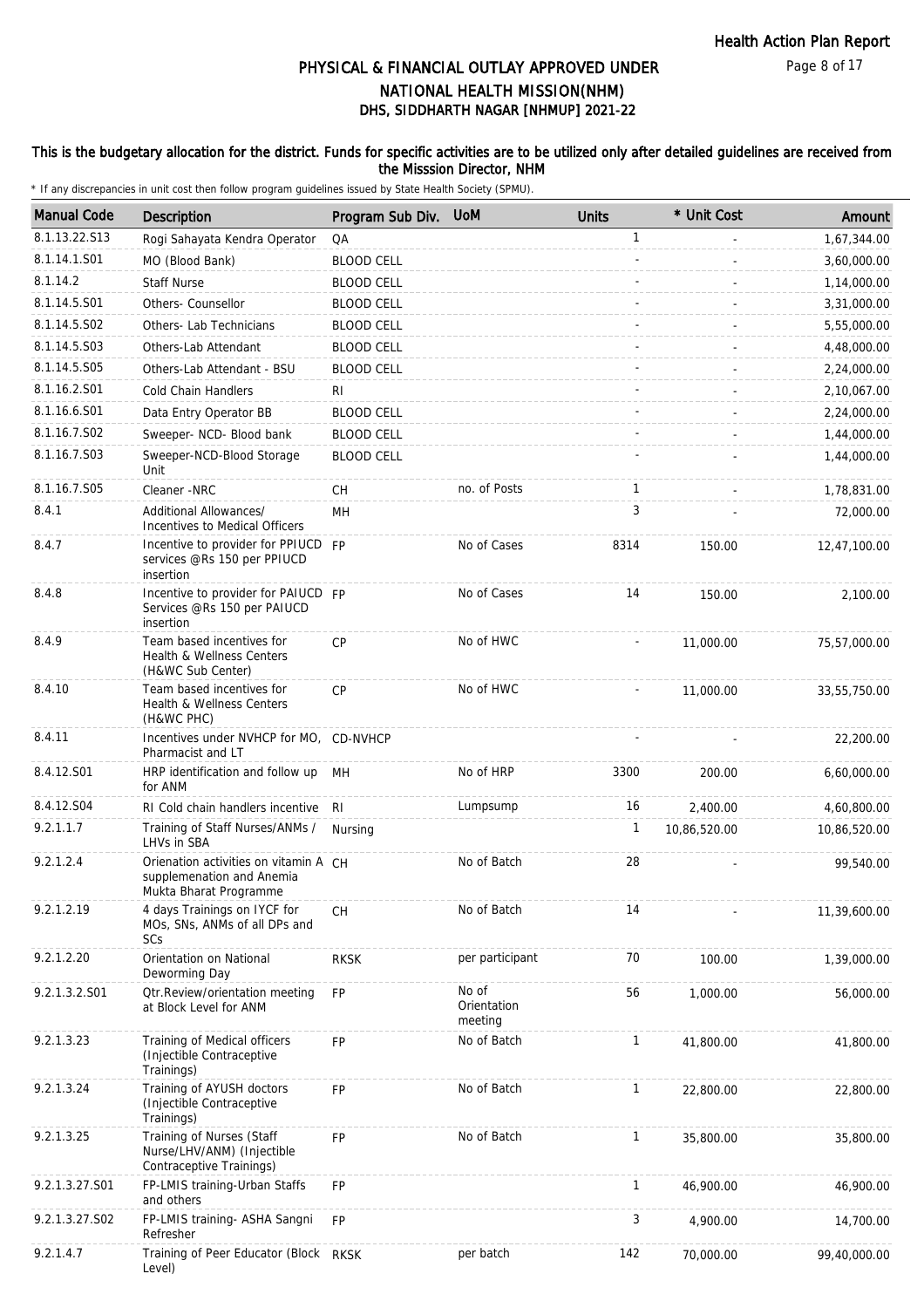### This is the budgetary allocation for the district. Funds for specific activities are to be utilized only after detailed guidelines are received from the Misssion Director, NHM

| <b>Manual Code</b> | Description                                                                                                                           | Program Sub Div. | <b>UoM</b>            | <b>Units</b> | * Unit Cost | Amount       |
|--------------------|---------------------------------------------------------------------------------------------------------------------------------------|------------------|-----------------------|--------------|-------------|--------------|
| 9.2.1.4.13.C       | Any other (please specify) Kishor RKSK<br>Swasyhya Manch                                                                              |                  | No of Events          | 30           | 5,000.00    | 1,50,000.00  |
| 9.2.1.7.1.S01      | Training under Immunisation-<br><b>CCH</b>                                                                                            | R <sub>l</sub>   | Lumpsump              |              |             | 52,200.00    |
| 9.2.1.7.1.S02      | Training under Immunisation-<br>Data Handler                                                                                          | RI.              | Lumpsump              |              |             | 8,000.00     |
| 9.2.1.7.1.S03      | Training under Immunisation-<br><b>Health Worker</b>                                                                                  | R <sub>l</sub>   | Lumpsump              |              |             | 6,46,800.00  |
| 9.2.2.6.3          | Kayakalp Trainings                                                                                                                    | QA               | <b>Districts</b>      | 1            | 33,000.00   | 33,000.00    |
| 9.2.2.7.2          | Training cum review meeting for MIS<br>HMIS & MCTS at District level                                                                  |                  | No of<br>Participants |              |             | 65,340.00    |
| 9.2.2.7.3          | Training cum review meeting for MIS<br>HMIS & MCTS at Block level                                                                     |                  | No of<br>Participants |              |             | 2,22,600.00  |
| 9.2.2.8.2          | Multi-skilling of ASHA, MPW ay<br>HWCs (SHC & PHC)                                                                                    | CP               | Lumpsump              |              |             | 24,30,000.00 |
| 9.2.2.8.5.S01      | Training of MPW and Asha                                                                                                              | <b>CP</b>        |                       |              |             | 5,80,000.00  |
| 9.2.2.8.5.S02      | Training of MO and SN                                                                                                                 | <b>CP</b>        |                       |              |             | 10,15,000.00 |
| 9.2.2.8.5.S03      | Cost of Yoga Sessions                                                                                                                 | <b>CP</b>        |                       |              |             | 8,60,250.00  |
| 9.2.3.1.1          | Medical Officers (1 day)                                                                                                              | CD-IDSP          |                       |              |             | 89,240.00    |
| 9.2.3.1.5          | Data Managers (2days)                                                                                                                 | CD-IDSP          |                       |              |             | 18,400.00    |
| 9.2.3.1.7          | ASHA & MPWs, AWW &<br>Community volunteers (1 day)                                                                                    | CD-IDSP          |                       |              |             | 16,800.00    |
| 9.2.3.2.1          | Training / Capacity Building<br>(Malaria)                                                                                             | CD-NVBDCP        |                       |              |             | 1,17,600.00  |
| 9.5.3.2.6          | Training/sensitization of district<br>level officers on ELF and drug<br>distributors including peripheral<br>health workers (AES/ JE) | CD-NVBDCP        |                       |              |             | 3,13,400.00  |
| 9.2.3.4.1          | Trainings under RNTCP                                                                                                                 | CD-RNTCP         |                       |              |             | 3,10,000.00  |
| 9.2.3.5.5          | 1 day training of DEO of the<br>Treatment sites (MTC/TCs)                                                                             | CD-NVHCP         |                       |              |             | 3,000.00     |
| 9.2.4.2.1          | Training of PHC Medical Officers,<br>Nurses, Paramedical Workers &<br>Other Health Staff working<br>under NMHP                        | NCD-NMHP         | No of Distrcts        | 1            |             | 50,000.00    |
| 9.2.4.3.1          | Training of doctors and staff at<br>DH Level under NPHCE                                                                              | NCD-NPHCE        |                       | 1            |             | 40,000.00    |
| 9.2.4.4.1          | Trainings for District Tobacco<br><b>Control Centre</b>                                                                               | NCD-NTCP         |                       | 1            |             | 1,00,000.00  |
| 9.2.4.5.2          | District NCD Cell                                                                                                                     | NCD-NPCDCS       |                       | 1            |             | 2,00,000.00  |
| 9.2.4.9            | Trainings of Medical Officers,<br>Health Workers and Programme<br>officers under NPCCHH                                               | NCD-NPCCHH       |                       | $\mathbf{1}$ |             | 70,000.00    |
| 9.5.29.13.S04.02   | Scaling up Nurse Mentoring<br>Program Honorarium                                                                                      | Nursing          |                       | 1            |             | 6,00,000.00  |
| 9.5.29.13.S04.03   | Scaling up Nurse Mentoring<br>Program Yearly TA DA                                                                                    | Nursing          |                       | 1            |             | 42,000.00    |
| 9.5.29.13.S04.04   | Scaling up Nurse Mentoring<br>Program Register                                                                                        | Nursing          |                       | 1            |             | 3,500.00     |
| 9.2.3.6.1          | Trainings of Medical Officers and CD-NRCP<br>Health Workers under NRCP                                                                |                  |                       |              |             | 72,450.00    |
| 9.1.4.2.S05        | <b>Nurse Mentor</b>                                                                                                                   | Nursing          |                       | 1            |             | 24,36,780.00 |
| 10.1.1.S01         | Community Base Maternal death<br>Review                                                                                               | MН               | No of CBMDR           | 153          |             | 91,800.00    |
| 10.1.1.S02         | Incentive for Ist Responder<br>Maternal Death                                                                                         | MH               | No of<br>Responder    | 46           |             | 46,000.00    |
| 10.1.2             | Child Death Review                                                                                                                    | CН               | No of Distrcts        | 1            |             | 10,67,400.00 |
| 10.2.4             | Microfilaria Survey - Lymphatic<br>Filariasis                                                                                         | CD-NVBDCP        |                       |              |             | 50,000.00    |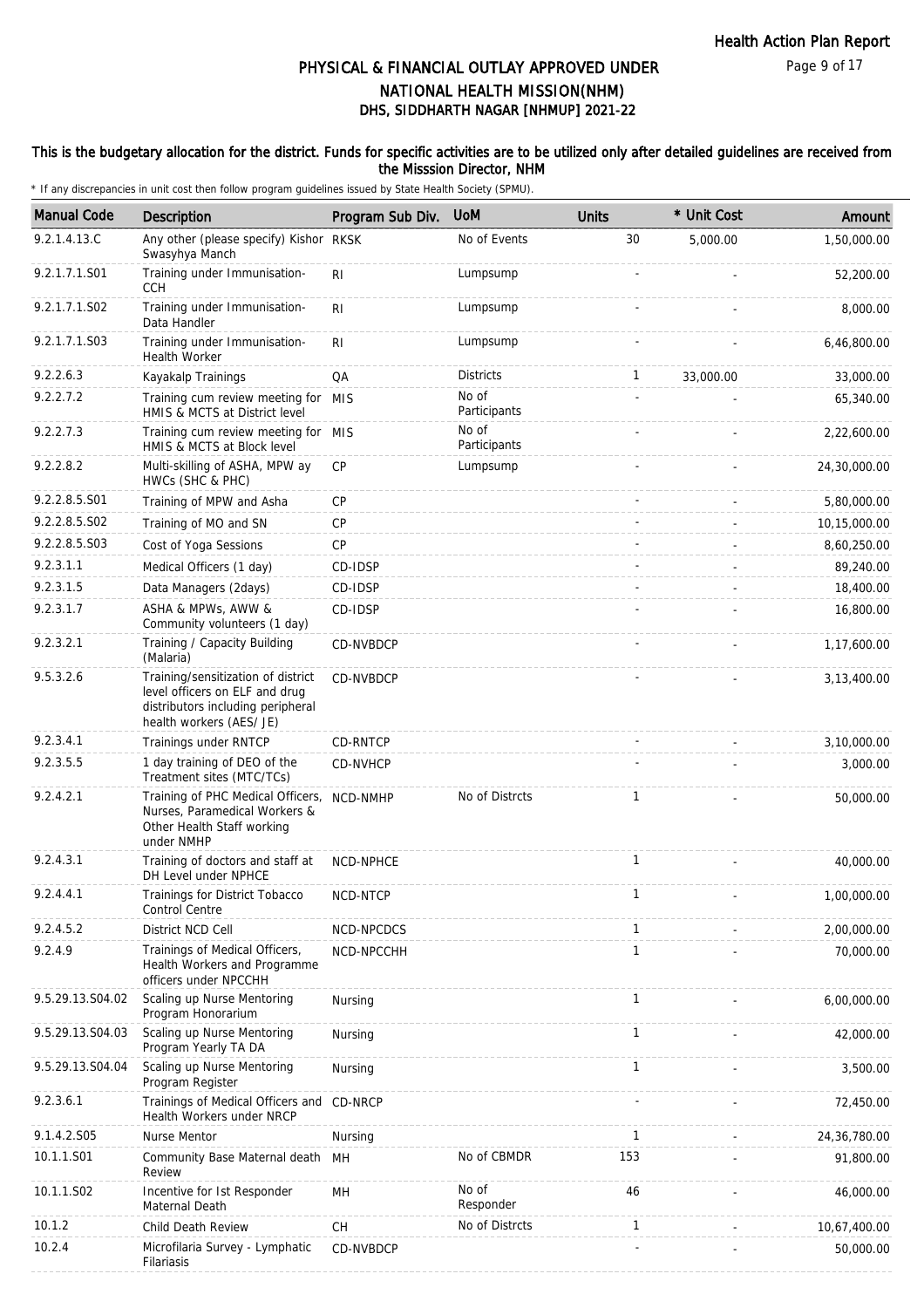Page 10 of 17

# DHS, SIDDHARTH NAGAR [NHMUP] 2021-22 PHYSICAL & FINANCIAL OUTLAY APPROVED UNDER NATIONAL HEALTH MISSION(NHM)

### This is the budgetary allocation for the district. Funds for specific activities are to be utilized only after detailed guidelines are received from the Misssion Director, NHM

| <b>Manual Code</b> | <b>Description</b>                                                                                                                                          | Program Sub Div.  | <b>UoM</b>       | <b>Units</b> | * Unit Cost | Amount       |
|--------------------|-------------------------------------------------------------------------------------------------------------------------------------------------------------|-------------------|------------------|--------------|-------------|--------------|
| 10.2.5             | Monitoring & Evaluation (Post<br>MDA assessment by medical<br>colleges (Govt. & private)/ICMR<br>institutions)                                              | CD-NVBDCP         |                  |              |             | 15,000.00    |
| 10.3.1.2           | Sentinel surveillance Hospital<br>recurrent                                                                                                                 | CD-NVBDCP         |                  |              |             | 1,00,000.00  |
| 11.1.2.4.S01       | Celebration of New Born Care<br>Week                                                                                                                        | <b>IEC</b>        | No of Distrcts   |              | 25,000.00   | 25,000.00    |
| 11.1.2.4.S02       | Celebration of Breastfeeding<br>Week                                                                                                                        | <b>IEC</b>        |                  |              | 40,000.00   | 40,000.00    |
| 11.2.1.1           | Media Mix of Mid Media/ Mass<br>Media                                                                                                                       | IEC               |                  | 15           |             | 80,000.00    |
| 11.1.3.1           | Media Mix of Mid Media/ Mass<br>Media                                                                                                                       | <b>IEC</b>        |                  |              |             | 42,000.00    |
| 11.1.3.3           | IEC & promotional activities for<br>World Population Day<br>celebration                                                                                     | <b>FP</b>         | No of Events     | 15           |             | 2,06,000.00  |
| 11.1.3.4           | IEC & promotional activities for<br>Vasectomy Fortnight celebration                                                                                         | <b>FP</b>         | No of Events     | 15           |             | 1,46,000.00  |
| 11.1.3.6           | Any Other IEC/BCC activities FP                                                                                                                             | <b>IEC</b>        |                  |              |             | 21,030.00    |
| 11.1.5.2           | Any other IEC/BCC activities<br>(Wall Painting, Banner & Poster)                                                                                            | R <sub>l</sub>    | Lumpsump         |              |             | 2,55,060.00  |
| 11.1.6.1.S01       | Creating awareness on declining<br>sex ratio issue (PNDT)- Block<br>Level                                                                                   | <b>FP</b>         | No of Events     | 14           | 10,000.00   | 1,40,000.00  |
| 11.1.6.1.S02       | Creating awareness on declining FP<br>sex ratio issue (PNDT) - District<br>Level                                                                            |                   | No of Events     | $\mathbf{1}$ | 25,000.00   | 25,000.00    |
| 11.1.7.1           | Health Education & Publicity for<br><b>NIDDCP</b>                                                                                                           | <b>NCD-NIDDCP</b> | <b>Districts</b> |              |             | 13,000.00    |
| 11.10.1.S04        | <b>VBD Promotional Activities</b>                                                                                                                           | <b>BLOOD CELL</b> |                  |              |             | 15,000.00    |
| 11.2.4             | IEC activities for Health &<br>Wellness centre (H&WC)                                                                                                       | <b>CP</b>         |                  |              |             | 89,75,000.00 |
| 11.3.4             | IEC/BCC under NRCP: Rabies<br>Awareness and DO'S and Don'ts<br>in the event of Animal Bites                                                                 | CD-NRCP           |                  |              |             | 4,46,562.00  |
| 11.3.6             | <b>IEC/BCC under NVHCP</b>                                                                                                                                  | CD-NVHCP          |                  |              |             | 40,000.00    |
| 11.4.7             | <b>IEC on Climate Sensitive</b><br>Diseases at Block, District and<br>State level - Air pollution, Heat<br>and other relevant Climate<br>Sensitive diseases | NCD-NPCCHH        |                  | 1            |             | 1,00,000.00  |
| 11.2.7.4           | Places covered with hoardings/<br>bill boards/ signage etc.                                                                                                 | <b>IEC</b>        |                  |              | 4,500.00    | 7,56,000.00  |
| 11.2.7.5           | Usage of Folk media such as<br>Nukkad Natak/ mobile audio<br>visual services/ local radio etc.                                                              | <b>IEC</b>        |                  |              |             | 2,52,000.00  |
| 11.2.7.7           | State-level IEC Campaigns/Other IEC<br><b>IEC Campaigns</b>                                                                                                 |                   |                  |              |             | 3,00,000.00  |
| 11.3.1.1           | <b>IEC/BCC</b> for Malaria                                                                                                                                  | CD-NVBDCP         |                  |              |             | 35,000.00    |
| 11.3.1.2           | IEC/BCC for Social mobilization<br>(Dengue and Chikungunya)                                                                                                 | CD-NVBDCP         |                  |              |             | 20,000.00    |
| 11.3.1.3           | IEC/BCC specific to J.E. in<br>endemic areas                                                                                                                | CD-NVBDCP         |                  |              |             | 50,000.00    |
| 11.3.1.4           | Specific IEC/BCC for Lymphatic<br>Filariasis                                                                                                                | CD-NVBDCP         |                  |              |             | 4,44,746.00  |
| 11.3.2.1           | IEC/BCC: Mass media, Outdoor<br>media, Rural media, Advocacy<br>media for NLEP                                                                              | CD-NLEP           |                  |              |             | 98,000.00    |
| 11.3.3.1           | ACSM (State & district)                                                                                                                                     | CD-RNTCP          |                  |              |             | 1,50,000.00  |
| 11.3.3.2           | TB Harega Desh Jeetega                                                                                                                                      | CD-RNTCP          |                  |              |             | 10,000.00    |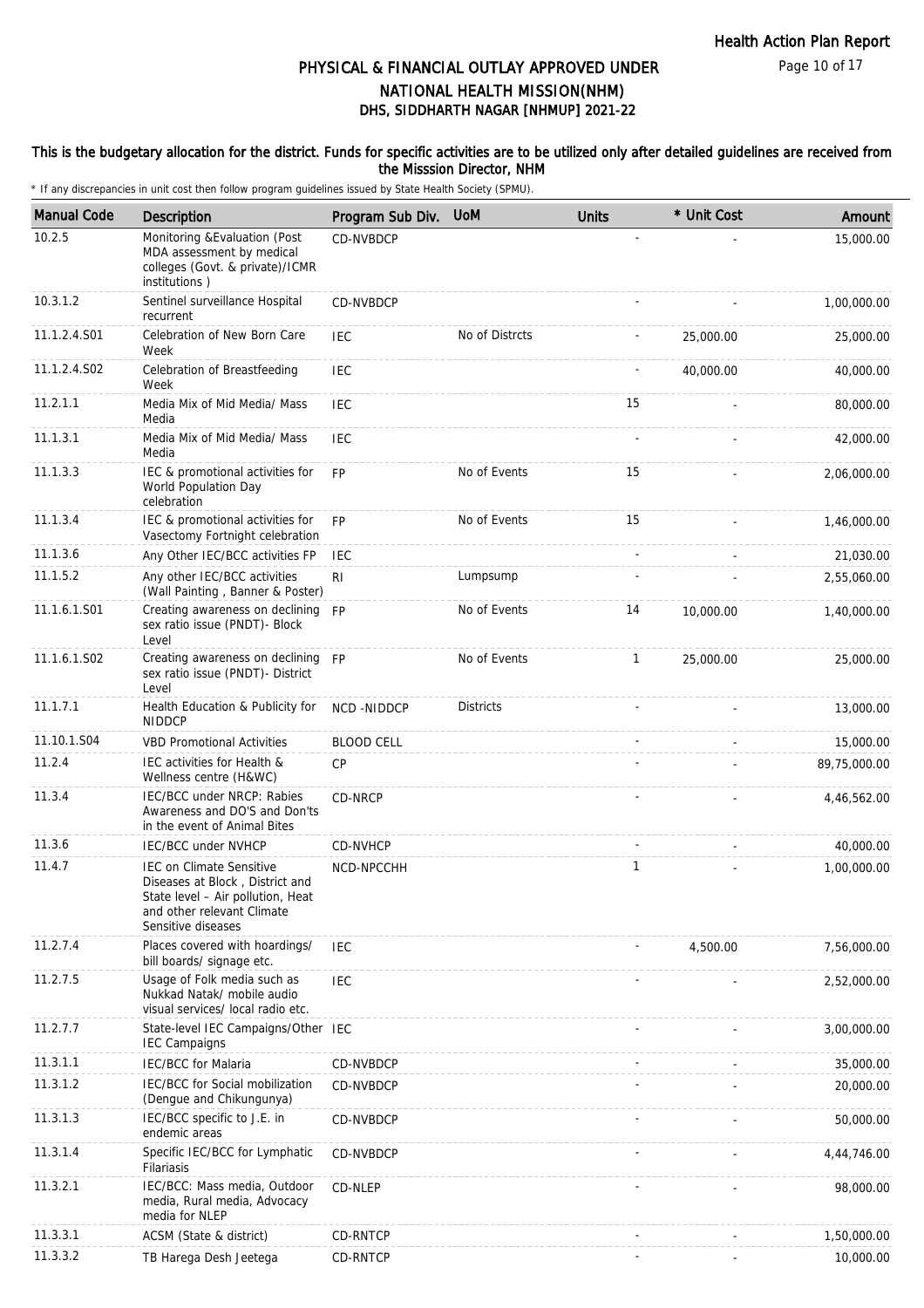Page 11 of 17

# DHS, SIDDHARTH NAGAR [NHMUP] 2021-22 PHYSICAL & FINANCIAL OUTLAY APPROVED UNDER NATIONAL HEALTH MISSION(NHM)

### This is the budgetary allocation for the district. Funds for specific activities are to be utilized only after detailed guidelines are received from the Misssion Director, NHM

| <b>Manual Code</b> | Description                                                                                                                                                | Program Sub Div. | <b>UoM</b>                    | <b>Units</b> | * Unit Cost | Amount       |
|--------------------|------------------------------------------------------------------------------------------------------------------------------------------------------------|------------------|-------------------------------|--------------|-------------|--------------|
|                    | Compaign                                                                                                                                                   |                  |                               |              |             |              |
| 11.4.2.1           | Translation of IEC material and<br>distribution                                                                                                            | NCD-NMHP         | No of Distrcts                | $\mathbf{1}$ |             | 4,00,000.00  |
| 11.4.3.2           | Celebration of days-ie<br>International Day for older<br>persons                                                                                           | NCD-NPHCE        |                               | $\mathbf{1}$ |             | 2,00,000.00  |
| 11.4.4.1           | <b>IEC/SBCC for NTCP</b>                                                                                                                                   | <b>NCD-NTCP</b>  |                               | 1            |             | 7,00,000.00  |
| 11.4.5.2           | IEC/BCC for District NCD Cell                                                                                                                              | NCD-NPCDCS       | No of Distrcts                | $\mathbf{1}$ |             | 3,00,000.00  |
| 11.4.9.1.1         | <b>IEC for NPPCD</b>                                                                                                                                       | NCD-NPPCD        | Lumpsump                      |              |             | 1,00,000.00  |
| 11.2.7.2           | <b>Targeting Naturally Occurring</b><br>Gathering of People/ Health Mela                                                                                   | <b>IEC</b>       |                               |              |             | 5,91,000.00  |
| 12.1.1.1           | Printing of MDR formats                                                                                                                                    | MН               | No of format                  | 170          |             | 5,100.00     |
| 12.1.1.2           | Printing of MCP cards, safe<br>motherhood booklets etc.                                                                                                    | MН               | No of MCP<br>card             | 116700       |             | 19,83,900.00 |
| 12.1.1.3           | Printing of labor room registers<br>and casesheets/ LaQshya related<br>printing                                                                            | <b>MH</b>        | No of Case<br>sheet           | 46600        |             | 4,66,000.00  |
| 12.1.1.4           | Printing cost for MAA<br>programme                                                                                                                         | <b>CH</b>        | No of Distrcts                | $\mathbf{1}$ |             | 29,664.00    |
| 12.1.1.5           | Any other (Printing of CAC<br>Format)                                                                                                                      | <b>FP</b>        | No of format                  | 250          |             | 37,500.00    |
| 12.1.2.4           | Printing of Child Death Review<br>formats                                                                                                                  | <b>CH</b>        | No of format                  | 96660        |             | 48,330.00    |
| 12.1.2.5           | Printing of compliance cards and CH<br>reporting formats for National<br>Iron Plus Initiative-for 6-59<br>months age group and for 5-10<br>years age group |                  | No of Register<br>/ Formats   | $\mathbf{1}$ |             | 32,136.00    |
| 12.1.2.6           | Printing of IEC materials and<br>reporting formats etc. for<br>National Deworming Day                                                                      | <b>RKSK</b>      |                               | 12550        |             | 3,07,820.00  |
| 12.1.2.7           | Printing of IEC Materials and<br>monitoring formats for IDCF                                                                                               | <b>CH</b>        | No of Distrcts                | $\mathbf{1}$ |             | 1,18,000.00  |
| 12.1.2.10          | Printing (SNCU data<br>management)                                                                                                                         | СH               | No of Units                   | $\mathbf{1}$ |             | 1,00,000.00  |
| 12.1.2.11          | Printing of HBNC referral cards<br>and other formats                                                                                                       | <b>CH</b>        | No of format                  | 909990       |             | 4,54,995.00  |
| 12.1.3.3           | Printing of FP Manuals<br>Guidelines, etc.                                                                                                                 | <b>FP</b>        | Lumpsump                      | 1            |             | 1,92,675.00  |
| 12.1.6.1           | Printing and dissemination of<br>Immunization cards, tally sheets,<br>monitoring forms etc.                                                                | RI               | No of<br><b>Benificieries</b> | 91302        |             | 9,13,020.00  |
| 12.3.4             | Printing for formats/registers<br>under NVHCP                                                                                                              | CD-NVHCP         |                               |              |             | 5,500.00     |
| 12.3.5.1           | Printing of form P,L, S under<br>IDSP progrm                                                                                                               | CD-IDSP          |                               |              |             | 56,264.00    |
| 12.3.6             | Printing fo formats for<br>monitoring and surrveilence<br><b>NRCP</b>                                                                                      | CD-NRCP          |                               |              |             | 44,083.00    |
| 12.2.8.S02         | Printing of Sub Centre and<br><b>VHSNC Register</b>                                                                                                        | CP               |                               |              |             | 2,69,640.00  |
| 12.2.2.1           | Printing of ASHA diary                                                                                                                                     | CP               | No of ASHA &<br>AF            |              |             | 5,63,325.00  |
| 12.2.2.2           | Printing of ASHA Modules and<br>formats                                                                                                                    | СP               | Lumpsump                      |              |             | 88,875.00    |
| 12.2.2.3           | Printing of CBAC format                                                                                                                                    | CP               |                               |              |             | 37,84,000.00 |
| 12.2.3.1           | Printing of cards for screening of BLOOD CELL<br>children for hemoglobinopathies                                                                           |                  | Lumpsump                      |              |             | 25,000.00    |
| 12.2.4.1           | Printing of HMIS Formats                                                                                                                                   | <b>MIS</b>       | Lumpsump                      |              |             | 58,320.00    |
| 12.2.4.3           |                                                                                                                                                            |                  | No of ASHA                    | 2393         |             |              |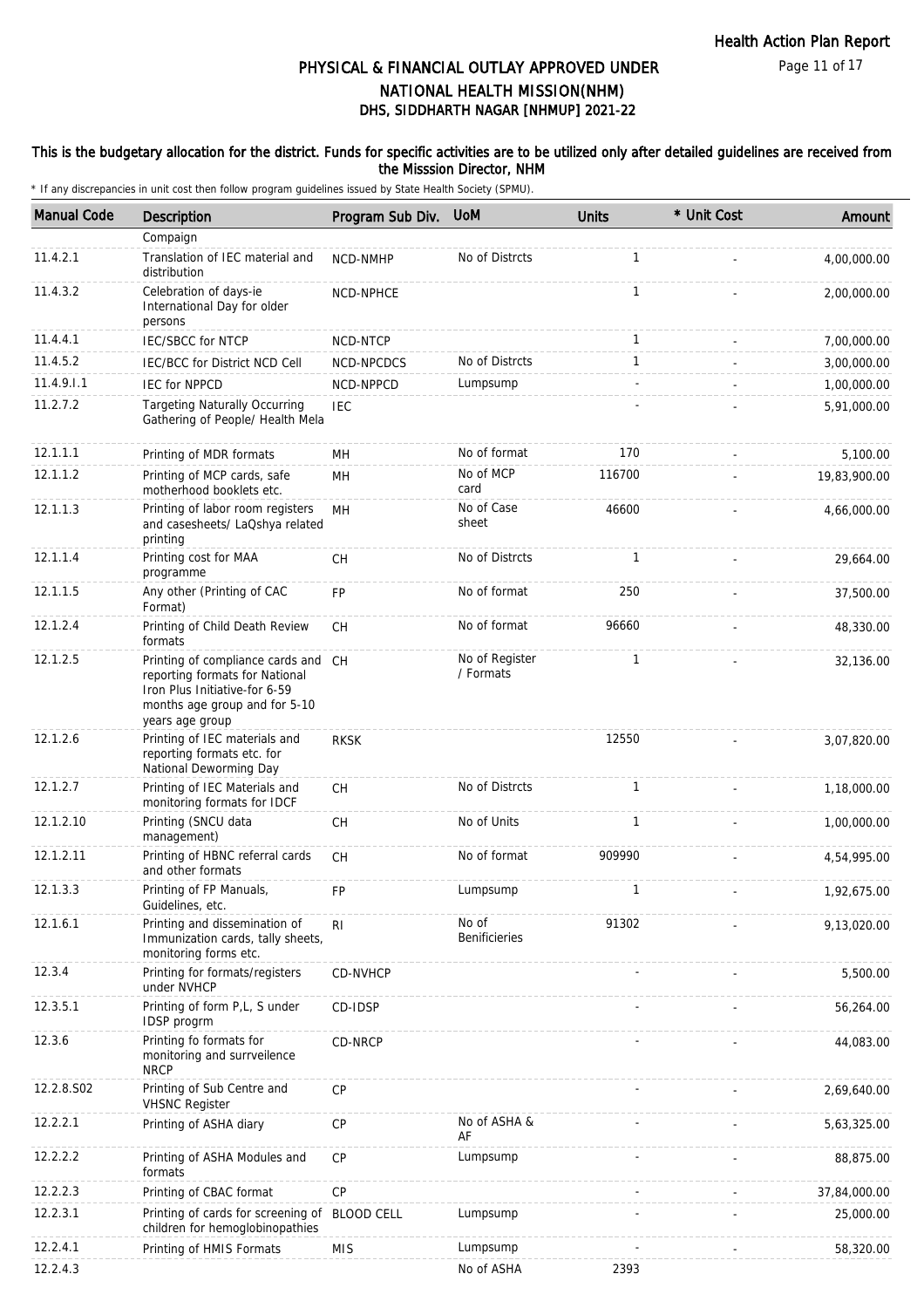Page 12 of 17

# DHS, SIDDHARTH NAGAR [NHMUP] 2021-22 PHYSICAL & FINANCIAL OUTLAY APPROVED UNDER NATIONAL HEALTH MISSION(NHM)

### This is the budgetary allocation for the district. Funds for specific activities are to be utilized only after detailed guidelines are received from the Misssion Director, NHM

| <b>Manual Code</b> | Description                                                                                                         | Program Sub Div.  | <b>UoM</b>             | <b>Units</b> | * Unit Cost | Amount       |
|--------------------|---------------------------------------------------------------------------------------------------------------------|-------------------|------------------------|--------------|-------------|--------------|
|                    | Printing of MCTS follow-up<br>formats/ services due list/ work<br>plan                                              | <b>MIS</b>        |                        |              |             | 86,144.00    |
| 12.2.5.1           | Printing Activites for Ayushman<br>Bharat H&WC                                                                      | CP                | No.of Register         |              |             | 36,450.00    |
| 12.3.1.1           | Printing of forms/registers for<br>Lymphatic Filariasis                                                             | CD-NVBDCP         |                        |              |             | 1,68,600.00  |
| 12.3.1.3           | Printing of recording and<br>reporting forms/registers for<br>Malaria                                               | CD-NVBDCP         |                        |              |             | 25,000.00    |
| 12.3.2.1           | Printing works                                                                                                      | CD-NLEP           |                        |              |             | 25,000.00    |
| 12.3.3.1           | Printing (ACSM)                                                                                                     | <b>CD-RNTCP</b>   |                        |              |             | 3,50,000.00  |
| 12.3.3.2           | Printing                                                                                                            | CD-RNTCP          |                        |              |             | 2,70,000.00  |
| 12.4.4.1           | Printing of Challan Books under<br><b>NTCP</b>                                                                      | NCD-NTCP          |                        | $\mathbf{1}$ |             | 21,000.00    |
| 12.4.5.1           | Patient referral cards at PHC<br>Level                                                                              | NCD-NPCDCS        | No of PHC              | $\mathbf{1}$ |             | 1,82,500.00  |
| 12.4.5.2           | Patient referral cards at Sub-<br>centre level                                                                      | <b>NCD-NPCDCS</b> |                        |              |             | 3,42,500.00  |
| 13.2.1             | Assessments                                                                                                         | QA                | No of Units            |              | 8,000.00    | 8,000.00     |
| 13.2.2             | Kayakalp Awards                                                                                                     | QA                |                        | 5            |             | 4,50,000.00  |
| 14.2.3.S02         | Implementation of FP-LMIS<br>District-Transportation Cost                                                           | <b>FP</b>         | Yearly                 | 1            | 74,973.00   | 74,973.00    |
| 14.2.4.1           | Alternative vaccine delivery in<br>hard to reach areas                                                              | <b>RI</b>         | No of Session          | 5160         | 200.00      | 10,32,000.00 |
| 14.2.5             | Alternative Vaccine Delivery in<br>other areas                                                                      | R <sub>l</sub>    | No of Session          | 32256        | 90.00       | 29,03,040.00 |
| 14.2.6             | POL for vaccine delivery from<br>State to district and from district<br>to PHC/CHCs                                 | R <sub>l</sub>    | <b>Districts</b>       | 1            | 2,00,000.00 | 2,00,000.00  |
| 14.2.7             | Cold chain maintenance                                                                                              | R <sub>l</sub>    | No of Points           |              |             | 36,000.00    |
| 14.2.11            | Vehicle Hiring (NTEP)                                                                                               | CD-RNTCP          |                        |              |             | 1,12,000.00  |
| 14.2.13            | Sample transportation cost<br>under NVHCP                                                                           | CD-NVHCP          |                        |              |             | 5,000.00     |
| 14.2.14.S01        | Other Oprational Cost for State,<br>Regional and District Drug Ware<br>Houses                                       | RI.               |                        |              |             | 7,10,148.00  |
| 15.4.2             | Reimbursement for cataract<br>operation for NGO and Private<br>Practitioners                                        | <b>NCD-NPCB</b>   | No of Cases            |              |             | 52,50,800.00 |
| 15.3.3.3           | Private Provider Incentive                                                                                          | CD-RNTCP          |                        |              |             | 1,95,520.00  |
| 15.3.1.2           | Inter-sectoral convergence                                                                                          | CD-NVBDCP         |                        |              |             | 5,000.00     |
| 16.1.1.1.1         | State                                                                                                               | PM                |                        | 38           |             | 11,400.00    |
| 16.1.1.4           | Prepare detailed operational plan RBSK<br>for RBSK across districts<br>(including cost of plan)                     |                   | No of Block            | 14           | 500.00      | 7,000.00     |
| 16.1.1.6           | To develop micro plan at sub-<br>centre level                                                                       | R <sub>l</sub>    | No of Sub<br>Centre    | 279          | 100.00      | 27,900.00    |
| 16.1.1.7           | For consolidation of micro plans<br>at block level                                                                  | R <sub>l</sub>    | No of Block            | 17           | 1,000.00    | 17,000.00    |
| 16.1.1.9           | Others (Laptop and mobility<br>support for Dist. MI&E Officer)                                                      | <b>MIS</b>        |                        |              |             | 56,400.00    |
| 16.1.2.1.6         | Review meetings/ workshops<br>under RKSK                                                                            | <b>RKSK</b>       |                        | 4            |             | 32,000.00    |
| 16.1.2.1.7         | RBSK Convergence/Monitoring<br>meetings                                                                             | <b>RBSK</b>       | No of<br>Meetings      | 3            | 500.00      | 21,000.00    |
| 16.1.2.1.14        | Quarterly review meetings<br>exclusive for RI at district level<br>with Block MOs, CDPO, and<br>other stake holders | R <sub>l</sub>    | No. of<br>Participants | 300          |             | 30,000.00    |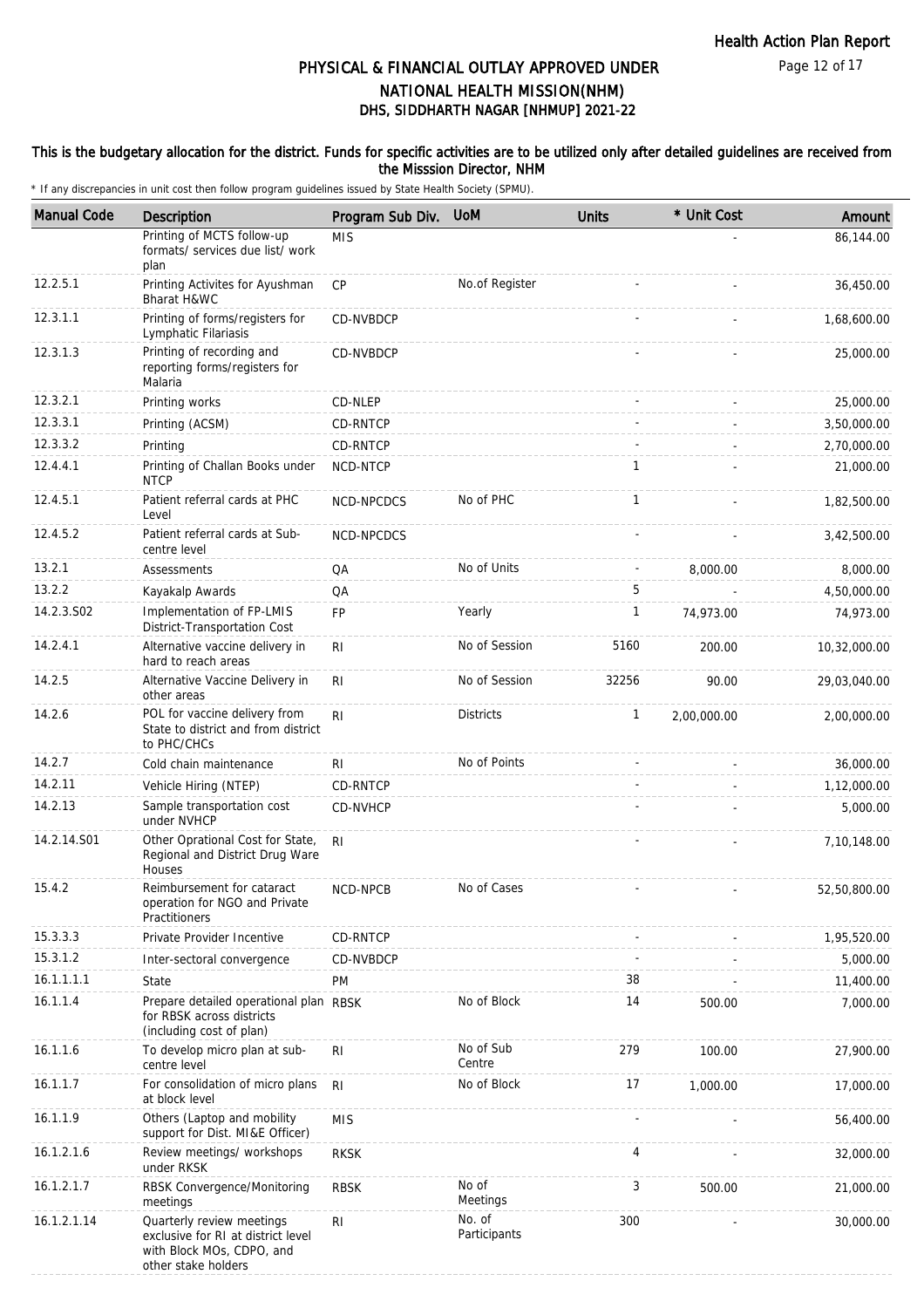### This is the budgetary allocation for the district. Funds for specific activities are to be utilized only after detailed guidelines are received from the Misssion Director, NHM

| <b>Manual Code</b> | Description                                                                                                                                           | Program Sub Div.  | <b>UoM</b>                                              | <b>Units</b> | * Unit Cost | Amount       |
|--------------------|-------------------------------------------------------------------------------------------------------------------------------------------------------|-------------------|---------------------------------------------------------|--------------|-------------|--------------|
| 16.1.2.1.15        | Quarterly review meetings<br>exclusive for RI at block level                                                                                          | R <sub>l</sub>    | Lumpsump                                                |              |             | 58,000.00    |
| 16.1.2.1.16        | <b>IDSP Meetings</b>                                                                                                                                  | CD-IDSP           |                                                         |              |             | 6,000.00     |
| 16.1.2.1.17        | State Task Force, State<br>Technical Advisory Committee<br>meeting, District coordination<br>meeting (Lymphatic Filariasis)                           | CD-NVBDCP         |                                                         |              |             | 60,000.00    |
| 16.1.2.1.22        | Monthly meeting with the<br>hospital staff                                                                                                            | NCD-NTCP          |                                                         | 1            |             | 48,000.00    |
| 16.1.2.1.24        | Sensitization workshop/ Meeting<br>of the State Program Officers<br>and District level Health Officers                                                | NCD-NPCCHH        |                                                         | 1            |             | 25,000.00    |
| 16.1.2.1.28.S01    | District Level MDR Review<br>Meeting                                                                                                                  | MH                | No of District<br>level MDR<br>meetings                 | 6            |             | 18,000.00    |
| 16.1.2.2.3         | State/ District Quality Assurance<br>Unit (Monitoring & Supervision)                                                                                  | QA                |                                                         |              |             | 3,60,000.00  |
| 16.1.2.2.7         | Monitoring and supervision (JE/<br>AE)                                                                                                                | CD-NVBDCP         |                                                         |              |             | 3,36,000.00  |
| 16.1.2.2.8         | Monitoring & Supervision<br>(Lymphatic Filariasis)                                                                                                    | CD-NVBDCP         |                                                         |              |             | 60,000.00    |
| 16.1.2.2.12        | District NCD Cell                                                                                                                                     | <b>NCD-NPCDCS</b> |                                                         | 1            |             | 2,00,000.00  |
| 16.1.2.2.13        | Supervision and Monitoring                                                                                                                            | <b>CD-RNTCP</b>   |                                                         |              |             | 5,00,000.00  |
| 16.1.2.2.16        | Monitoring and Surveillance<br>(review meetings, Travel) under<br><b>NRCP</b>                                                                         | CD-NRCP           |                                                         |              |             | 50,000.00    |
| 16.1.3.1.1         | Mobility Support for SPMU/State                                                                                                                       | ME                |                                                         |              |             | 54,000.00    |
| 16.1.3.1.2         | Mobility and communication<br>support for RKSK district<br>coordinator/consultant                                                                     | <b>RKSK</b>       | No of Visits                                            | 1            | 300.00      | 31,800.00    |
| 16.1.3.1.9         | Mobility support for Rapid<br>Response Team                                                                                                           | CD-NVBDCP         |                                                         |              |             | 94,500.00    |
| 16.1.3.1.13        | Vehicle Operation (POL) (NTEP)                                                                                                                        | CD-RNTCP          |                                                         |              |             | 9,15,000.00  |
| 16.1.3.1.14        | Vehicle hiring (NTEP)                                                                                                                                 | <b>CD-RNTCP</b>   |                                                         |              |             | 5,94,000.00  |
| 16.1.3.1.18.2      | Hiring of Operational Vehicle<br>under NTCP                                                                                                           | NCD-NTCP          |                                                         | 1            |             | 4,80,000.00  |
| 16.1.3.3.1         | PM activities for World<br>Population Day' celebration<br>(Only mobility cost): funds<br>earmarked for district level<br>activities                   | <b>FP</b>         | No of Events                                            | 1            | 20,000.00   | 20,000.00    |
| 16.1.3.3.2         | PM activities for Vasectomy<br>Fortnight celebration (Only<br>mobility cost): funds earmarked<br>for district level activities                        | FP                | No of Events                                            | 1            | 5,000.00    | 5,000.00     |
| 16.1.3.3.3.S01     | Mobility Support for District -<br>M&E                                                                                                                | ME                | 02 Taxis hired<br>at Dist. for SS<br>@33000/Vehic<br>le | 24           | 33,000.00   | 7,92,000.00  |
| 16.1.3.3.3.S03     | Mobilty Support for CHO TA/DA                                                                                                                         | <b>CP</b>         | No. of CHO                                              |              | 500.00      | 13,74,000.00 |
| 16.1.3.3.5         | Mobility Costs for ASHA<br>Resource Centre/ASHA<br>Mentoring Group (Kindly Specify)                                                                   | CP                |                                                         |              |             | 10,000.00    |
| 16.1.3.3.7         | Mobility Support for supervision<br>for district level officers.                                                                                      | R <sub>l</sub>    | No of Distrcts                                          |              |             | 2,50,000.00  |
| 16.1.3.3.8         | MOBILITY: Travel Cost, POL,<br>etc. during outbreak<br>investigations and field visits for<br>monitoring programme activities<br>at DSU on need basis | CD-IDSP           |                                                         |              |             | 2,70,000.00  |
| 16.1.3.3.9         | Monitoring, Evaluation &<br>Supervision & Epidemic                                                                                                    |                   |                                                         |              |             | 1,98,000.00  |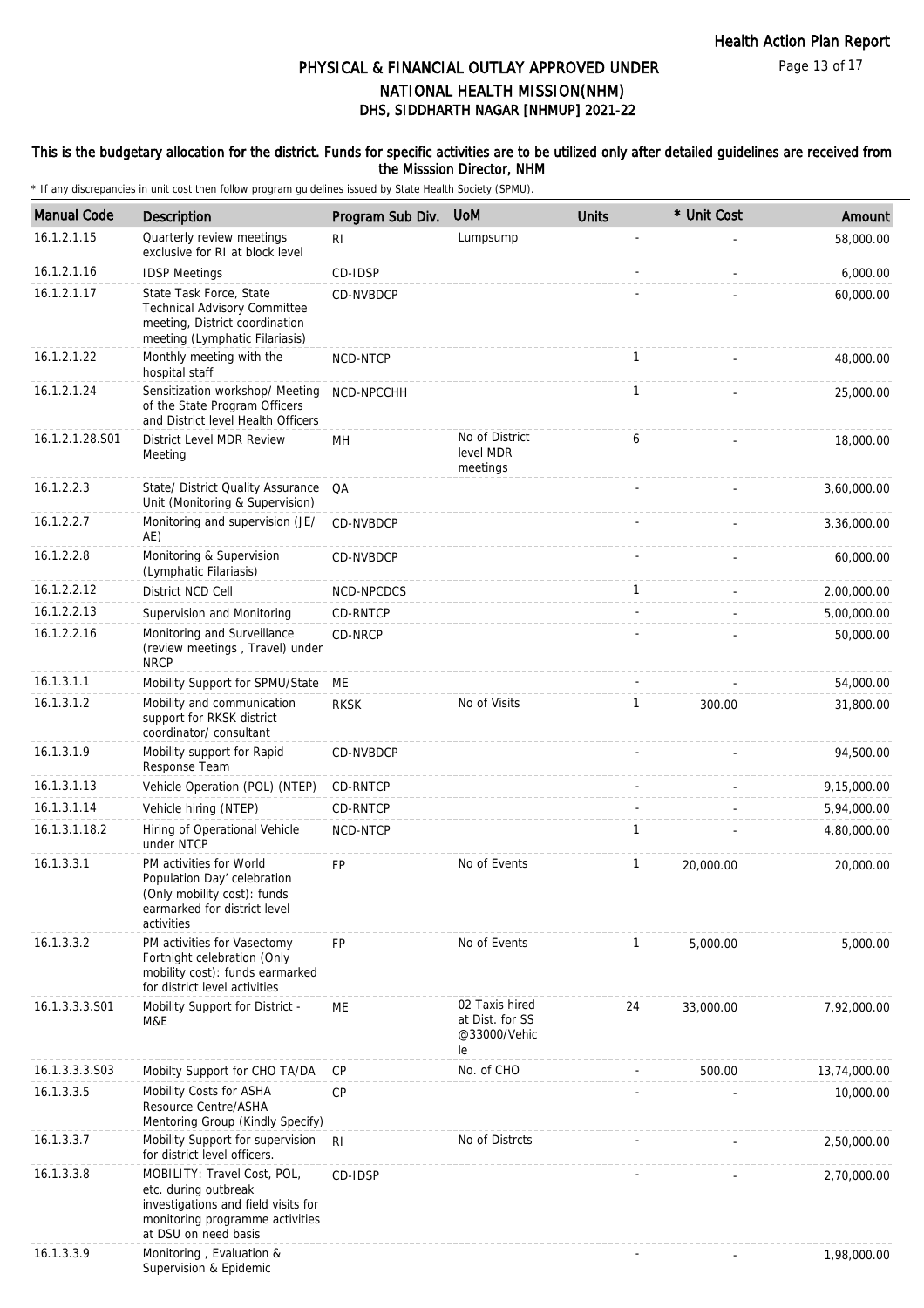### This is the budgetary allocation for the district. Funds for specific activities are to be utilized only after detailed guidelines are received from the Misssion Director, NHM

| <b>Manual Code</b> | Description                                                                                                                      | Program Sub Div. | <b>UoM</b>                                                      | <b>Units</b> | * Unit Cost | Amount         |
|--------------------|----------------------------------------------------------------------------------------------------------------------------------|------------------|-----------------------------------------------------------------|--------------|-------------|----------------|
|                    | Preparedness (Only Mobility<br>Expenses)                                                                                         |                  |                                                                 |              |             |                |
| 16.1.3.3.10        | Travel expenses - Contractual<br>Staff at District level                                                                         | CD-NLEP          |                                                                 |              |             | 25,000.00      |
| 16.1.3.3.11        | Mobility Support: District Cell                                                                                                  | CD-NLEP          |                                                                 |              |             | 1,50,000.00    |
| 16.1.3.3.13        | Miscellaneous/ Travel                                                                                                            | NCD-NMHP         |                                                                 | $\mathbf{1}$ |             | 5,00,000.00    |
| 16.1.3.3.14        | <b>Enforcement Squads</b>                                                                                                        | NCD-NTCP         |                                                                 | $\mathbf{1}$ |             | 10,000.00      |
| 16.1.3.3.16        | District NCD Cell (TA, DA, POL)                                                                                                  | NCD-NPCDCS       |                                                                 | $\mathbf{1}$ |             | 2,00,000.00    |
| 16.1.3.3.17.S01    | Mission Parivar Vikas Campaign                                                                                                   | FP               | No of<br>Campaign                                               | 28           | 1,000.00    | 28,000.00      |
| 16.1.3.3.17.S04    | Mobility Support for District<br>Maternal Health Consultant                                                                      | MН               | No fo<br>Mentoring &<br>Support visit                           | 12           |             | 1,20,000.00    |
| 16.1.3.4.1         | PM activities for World<br>Population Day' celebration<br>(Only mobility cost): funds<br>earmarked for block level<br>activities | FP               | No of Events                                                    | 14           | 1,000.00    | 14,000.00      |
| 16.1.3.4.2         | PM activities for Vasectomy<br>Fortnight celebration (Only<br>mobility cost): funds earmarked<br>for block level activities      | FP               | No of Events                                                    | 14           | 1,000.00    | 14,000.00      |
| 16.1.3.4.3.S01     | Mobility for Supportive<br>Supervision At Block Level-M&E                                                                        | ME               | 01 Taxi hired<br>at Block level<br>for SS<br>@33000/Vehic<br>le |              | 33,000.00   | 55,44,000.00   |
| 16.1.3.4.3.S02     | Mobility Support &<br>Commnication cost for BCPM                                                                                 | CP               | No. of BCPM                                                     |              | 5,100.00    | 8,56,800.00    |
| 16.1.3.4.5.S01     | Communication Cost for HWC<br>Staff                                                                                              | <b>CP</b>        |                                                                 |              |             | 11,45,000.00   |
| 16.1.4.1.1         | JSY Administrative Expenses                                                                                                      | MН               | As per<br>Deliveries<br>Load                                    |              |             | 29, 16, 160.00 |
| 16.1.4.1.5         | Office expenses on telephone,<br>fax, Broadband Expenses &<br>Other Miscellaneous<br>Expenditures                                | CD-IDSP          |                                                                 |              |             | 1,86,000.00    |
| 16.1.4.1.6         | contingency support                                                                                                              | CD-NVBDCP        |                                                                 |              |             | 50,000.00      |
| 16.1.4.1.10        | Office Operation (Miscellaneous)                                                                                                 | CD-RNTCP         |                                                                 |              |             | 3,27,500.00    |
| 16.1.4.1.11        | Tobacco Cessation Centre (TCC): NCD-NTCP<br><b>Office Expenses</b>                                                               |                  |                                                                 | $\mathbf{1}$ |             | 1,00,000.00    |
| 16.1.4.2.1         | District Quality Assurance Unit<br>(Operational cost)                                                                            | QA               |                                                                 |              |             | 3,96,000.00    |
| 16.1.4.2.4         | Office operation & Maintenance - CD-NLEP<br>District Cell                                                                        |                  |                                                                 |              |             | 35,000.00      |
| 16.1.4.2.5         | District Cell - Consumables                                                                                                      | CD-NLEP          |                                                                 |              |             | 30,000.00      |
| 16.1.4.2.6         | Operational expenses of the<br>district centre : rent, telephone<br>expenses, website etc.                                       | NCD-NMHP         |                                                                 | 1            |             | 10,000.00      |
| 16.1.4.2.8         | District Tobacco Control Cell<br>(DTCC): Misc./Office Expenses                                                                   | NCD-NTCP         |                                                                 | $\mathbf{1}$ |             | 5,00,000.00    |
| 16.1.4.2.9         | District NCD Cell (Contingency)                                                                                                  | NCD-NPCDCS       |                                                                 | 1            |             | 1,00,000.00    |
| 16.1.4.3.1         | SNCU Data management<br>(excluding HR)                                                                                           | СH               | No of Units                                                     | 1            | 1,00,000.00 | 60,000.00      |
| 16.1.5.2.1         | Minor repairs and AMC of<br>IT/office equipment supplied<br>under IDSP                                                           | CD-IDSP          |                                                                 |              |             | 10,000.00      |
| 16.1.5.2.4         | Vehicle Operation (Maintenance)                                                                                                  | CD-RNTCP         |                                                                 |              |             | 72,000.00      |
| 16.1.5.3.1         | PM activities under Micronutrient RI<br>Supplementation Programme                                                                |                  | Lumpsump                                                        |              |             | 2,80,000.00    |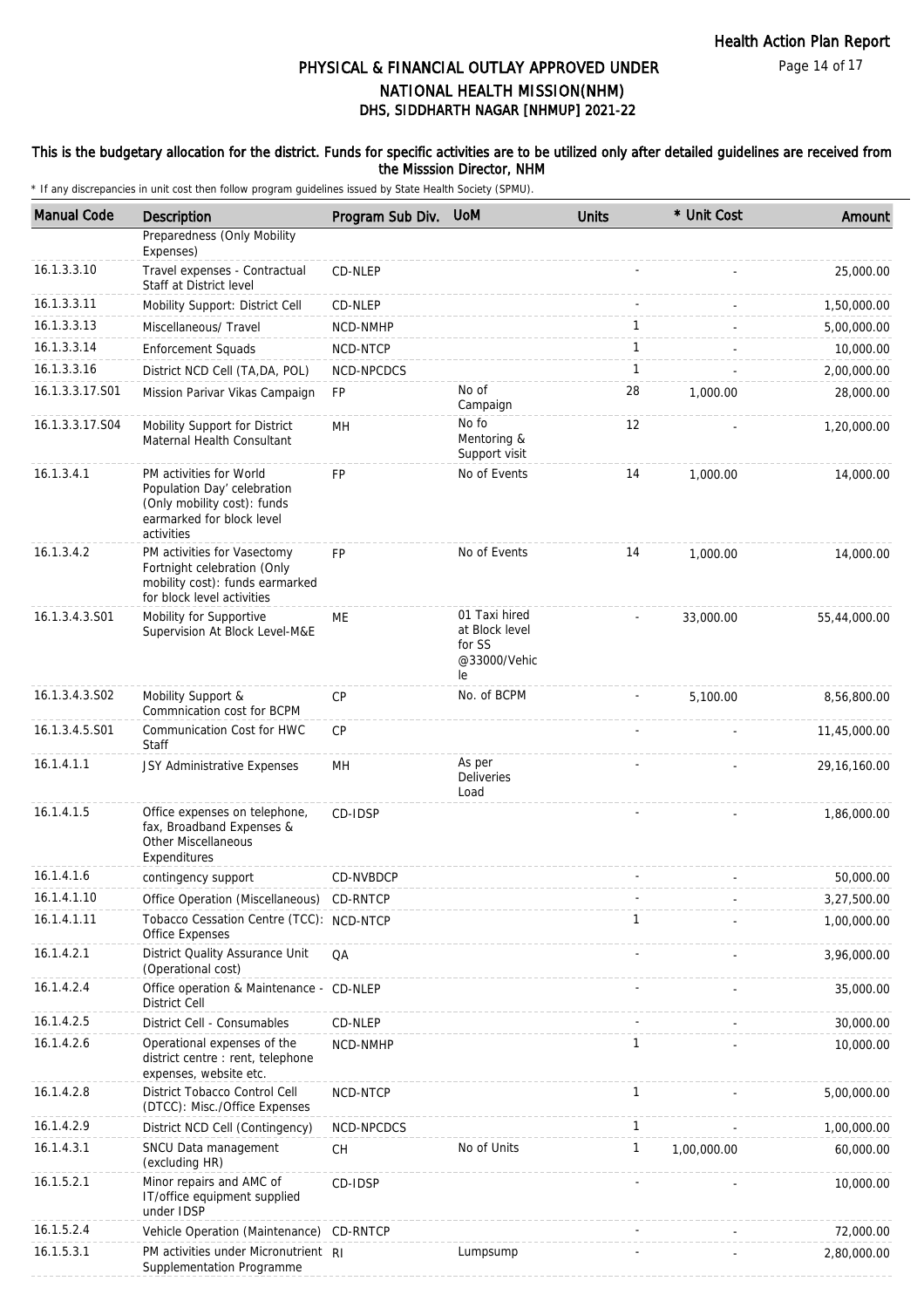### This is the budgetary allocation for the district. Funds for specific activities are to be utilized only after detailed guidelines are received from the Misssion Director, NHM

| <b>Manual Code</b> | Description                                                                                       | Program Sub Div. | <b>UoM</b>                           | <b>Units</b> | * Unit Cost | Amount         |
|--------------------|---------------------------------------------------------------------------------------------------|------------------|--------------------------------------|--------------|-------------|----------------|
| 16.1.5.3.3         | Concurrent Audit system                                                                           | <b>FD</b>        |                                      |              |             | 1,38,000.00    |
| 16.1.5.3.7         | Epidemic preparedness (Dengue<br>& Chikungunya)                                                   | CD-NVBDCP        |                                      |              |             | 35,000.00      |
| 16.1.5.3.16.S05    | DPMU Operational Cost                                                                             | <b>HR</b>        |                                      | $\mathbf{1}$ |             | 13,76,220.00   |
| 16.1.5.3.16.S06    | <b>BPMU Oprational Cost</b>                                                                       | HR               |                                      | 14           |             | 29, 17, 152.00 |
| 16.1.5.3.16.S09    | Oprational Cost for RBSK                                                                          | <b>RBSK</b>      | No of DEIC<br>Manager                | $\mathbf{1}$ | 10,000.00   | 10,000.00      |
| 16.1.5.3.16.S10    | Operational cost of RBSK-MHT                                                                      | <b>RBSK</b>      | No of Team                           | 28           | 14,000.00   | 3,92,000.00    |
| 16.1.5.3.16.S15    | Office & Administrative Expence<br>for State & District Rabies<br>Program                         | CD-NRCP          |                                      |              |             | 12,000.00      |
| 16.1.5.3.16.S18    | Office operational cost & other<br>office expences unedr NPCB                                     | NCD-NPCB         |                                      |              |             | 1,00,000.00    |
| 16.1.5.3.16.S22.   | Pol & Opex of DG set of Vaccine<br>Storage at District level & other<br>Cold Chain Point under RI | R <sub>l</sub>   | <b>Districts</b>                     |              | 1,20,000.00 | 1,20,000.00    |
| 16.1.5.3.16.S25    | Operational Cost for District<br>Maternal Health Consultant                                       | MH               | No of monthly<br>operational<br>cost |              |             | 1,20,000.00    |
| 16.2.1.S02         | Data Entry Operator                                                                               | <b>FP</b>        | No of<br>HR/MONTH                    | $\mathbf{1}$ | 14.071.00   | 2,55,259.00    |
| 16.2.1.S11         | Contigency District PCPNDT Cell                                                                   | <b>FP</b>        | No of<br>District/Month              | $\mathbf{1}$ | 5,000.00    | 5,000.00       |
| 16.2.2.S03         | District Level Mobility Support<br>for PNDT Team                                                  | <b>FP</b>        | No of Distrcts                       | $\mathbf{1}$ | 50,000.00   | 50,000.00      |
| 16.3.2.S01         | Mobility Support for HMIS &<br><b>MCTS Block Level</b>                                            | <b>MIS</b>       |                                      | 14           |             | 50,400.00      |
| 16.3.3.S01         | Operational cost for HMIS &<br>MCTS-AMC                                                           | <b>MIS</b>       |                                      |              |             | 1,32,000.00    |
| 16.3.3.S02         | Operational cost for HMIS &<br>MCTS-Internet                                                      | <b>MIS</b>       |                                      |              |             | 1,86,000.00    |
| 16.3.3.S03         | Operational cost for HMIS &<br>MCTS-Office Expenditure                                            | <b>MIS</b>       |                                      |              |             | 2,70,000.00    |
| 16.3.3.S04         | Operational cost for HMIS &<br>MCTS-Recurring Charges for<br><b>ANMOL Tablet</b>                  | <b>MIS</b>       |                                      | 304          |             | 10,94,400.00   |
| 16.4.2.1.1.S01     | District Programme Manager                                                                        | <b>HR</b>        |                                      | $\mathbf{1}$ |             | 6,61,632.00    |
| 16.4.2.1.1.S02     | <b>District Community Process</b><br>Manager                                                      | <b>HR</b>        |                                      | $\mathbf{1}$ |             | 5,38,488.00    |
| 16.4.2.1.1.S04     | District Accounts Manager                                                                         | <b>HR</b>        |                                      | $\mathbf{1}$ |             | 5,38,488.00    |
| 16.4.2.1.1.S05     | District Data Cum Account<br>Assistant                                                            | <b>HR</b>        |                                      | $\mathbf{1}$ |             | 1,63,350.00    |
| 16.4.2.1.1.S06     | DEIC manager                                                                                      | <b>RBSK</b>      |                                      | $\mathbf{1}$ |             | 5,02,080.00    |
| 16.4.2.1.1.S09     | Support Staff                                                                                     | <b>HR</b>        |                                      | $\mathbf{1}$ |             | 2,00,775.00    |
| 16.4.2.1.1.S11     | District M I & E Officer                                                                          | <b>MIS</b>       |                                      |              |             | 1,80,000.00    |
| 16.4.2.1.2.S01     | <b>RKSK Consultant</b>                                                                            | <b>RKSK</b>      |                                      | $\mathbf{1}$ |             | 3,00,000.00    |
| 16.4.2.1.2.S02     | District Consultant(MH)                                                                           | MH               | No of District<br>Consultant MH      | $\mathbf{1}$ |             | 5,29,200.00    |
| 16.4.2.1.2.S04     | District Hospital Quality Manager                                                                 | QA               |                                      | 1            |             | 6,10,500.00    |
| 16.4.2.1.2.S05     | <b>District Consultant Quality</b><br>Assurance                                                   | QA               |                                      | $\mathbf{1}$ |             | 4,80,000.00    |
| 16.4.2.1.8.S01     | Programme cum Admin. Asst.                                                                        | QA               |                                      | $\mathbf{1}$ |             | 2,34,915.00    |
| 16.4.2.2.2.S01     | District Epidemiologist-CD-IDSP                                                                   | CD-IDSP          |                                      |              |             | 9,18,918.00    |
| 16.4.2.2.2.S04     | District AES/JE Consultant                                                                        | CD-NVBDCP        |                                      | 1            |             | 2,40,000.00    |
| 16.4.2.2.3.S01     | Programme Assistants/District<br>Technical Assitant-CD-NVBDCP-<br>AES/JE                          | CD-NVBDCP        |                                      | 1            |             | 2,22,498.00    |
| 16.4.2.2.4.S01     | Sr PMDT-TB HIV Coodinators                                                                        | CD-RNTCP         |                                      |              |             | 4,68,846.00    |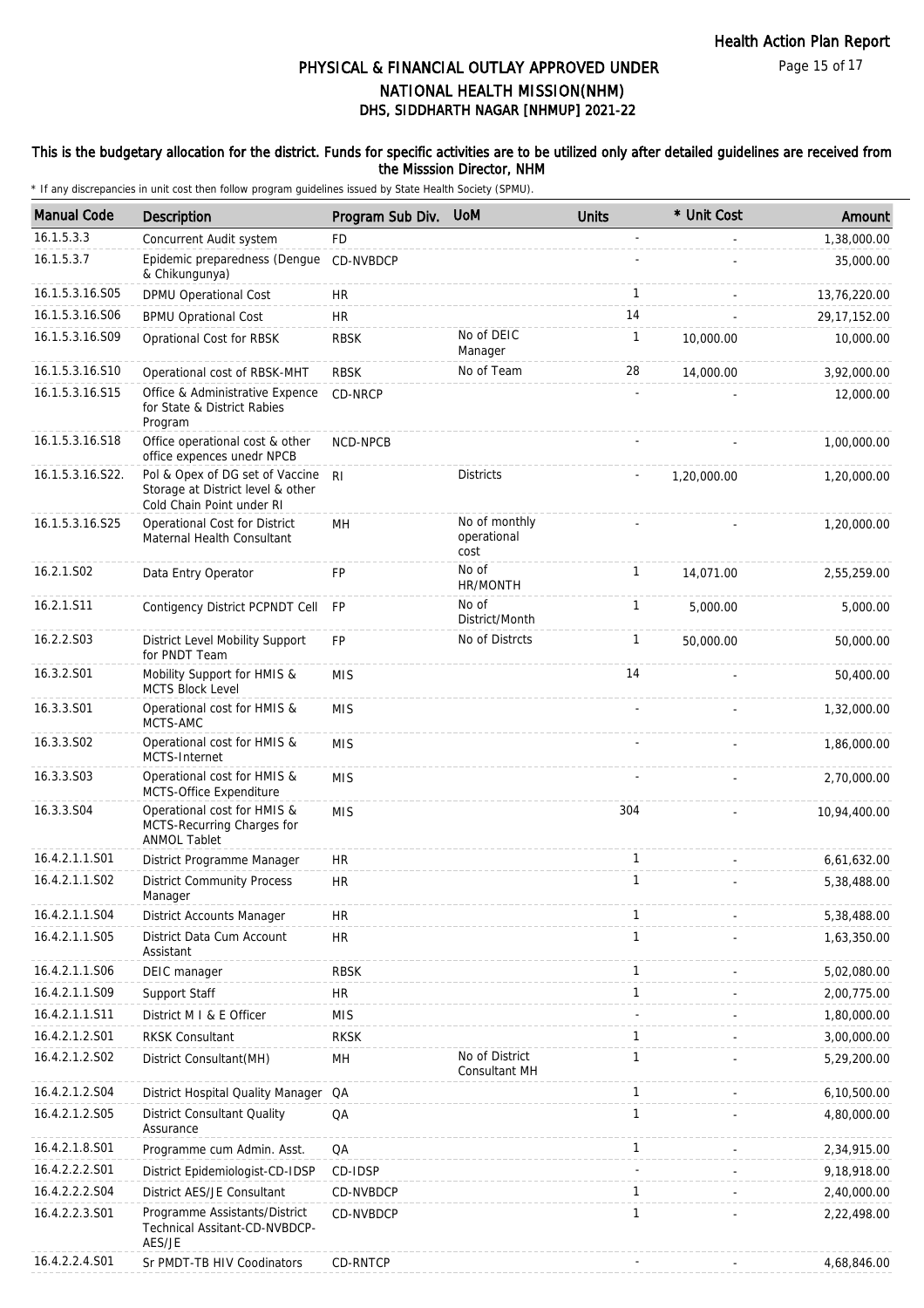Page 16 of 17

# DHS, SIDDHARTH NAGAR [NHMUP] 2021-22 PHYSICAL & FINANCIAL OUTLAY APPROVED UNDER NATIONAL HEALTH MISSION(NHM)

### This is the budgetary allocation for the district. Funds for specific activities are to be utilized only after detailed guidelines are received from the Misssion Director, NHM

| <b>Manual Code</b> | Description                                                              | Program Sub Div. | <b>UoM</b>          | <b>Units</b>   | * Unit Cost | Amount         |
|--------------------|--------------------------------------------------------------------------|------------------|---------------------|----------------|-------------|----------------|
| 16.4.2.2.4.S02     | PPM Coordinator-RNTCP                                                    | CD-RNTCP         |                     |                |             | 4,68,900.00    |
| 16.4.2.2.4.S03     | District Programme Coordinator-<br><b>RNTCP</b>                          | CD-RNTCP         |                     |                |             | 5,59,000.00    |
| 16.4.2.2.5.S01     | District Data Manager-CD-IDSP                                            | CD-IDSP          |                     |                |             | 3,91,822.00    |
| 16.4.2.2.6.S01     | Senior Treatment<br>Supervisor(STS)                                      | CD-RNTCP         |                     |                |             | 24, 15, 170.00 |
| 16.4.2.2.6.S03     | Senior TB Lab Supervisor (STLS)                                          | CD-RNTCP         |                     |                |             | 21,03,220.00   |
| 16.4.2.2.7.S01     | Accountant- Full time                                                    | <b>CD-RNTCP</b>  |                     |                |             | 3,50,000.00    |
| 16.4.3.1.1.S01     | Block Programme Manager                                                  | <b>HR</b>        |                     | 14             |             | 53, 33, 274.00 |
| 16.4.3.1.1.S02     | <b>Block Account Manager</b>                                             | <b>HR</b>        |                     | 14             |             | 41,32,449.00   |
| 16.4.3.1.1.S03     | <b>Block Community Process</b><br>Manager                                | <b>CP</b>        |                     |                |             | 40,98,919.00   |
| 16.4.3.1.9.S03     | Data Entry Operator-HR                                                   | <b>HR</b>        |                     | $\mathbf{1}$   |             | 2,78,520.00    |
| 16.4.3.1.9.S04     | Data Entry Operator-MCTS OPR<br>820 MIS                                  | <b>MIS</b>       |                     | 14             |             | 36,91,296.00   |
| 16.4.3.1.9.S05     | Data Entry Operator-MIS<br>Outsource                                     | <b>MIS</b>       |                     | 1682           |             | 8,411.00       |
| 16.4.3.1.9.S07     | Data Entry Operator-RI                                                   | RI.              |                     |                |             | 2,37,510.00    |
| 16.4.3.1.9.S08     | Data Entry Operator-RNTCP                                                | CD-RNTCP         |                     |                |             | 3,44,000.00    |
| 16.4.3.1.9.S11     | Data Entry Operator- CD-IDSP                                             | CD-IDSP          |                     |                |             | 2,85,746.00    |
| 16.4.3.1.9.S13     | Data Entry Operator- NBCP-<br><b>District</b>                            | NCD-NPCB         |                     |                |             | 2,03,133.00    |
| 16.4.3.1.9.S18     | Data Entry Operator -CD-AES/JE                                           | CD-NVBDCP        |                     | 1              |             | 98,330.00      |
| 17.2.1             | Telemedicine/ teleconsultation<br>facility under Ayushman Bharat<br>H&WC | CP               |                     |                |             | 24,06,000.00   |
| 17.8.S05           | Internet Cost to ASHA & AF at<br><b>HWC</b>                              | <b>CP</b>        | No of ASHA &<br>AF  |                | 200.00      | 58,48,200.00   |
| 18.1.4             | Counseling training for Service<br>Provider                              | <b>FP</b>        | No of Batch         | $\mathbf{1}$   | 15,400.00   | 15,400.00      |
| U.1.1.1.2          | Support for implementation of<br><b>NVBDCP</b>                           | CD-NVBDCP        |                     |                |             | 2,47,300.00    |
| U.1.3.1            | Operational Expenses of UPHCs<br>(excluding rent)                        | <b>NUHM</b>      | No of UPHC          | 1              | 8,000.00    | 96,000.00      |
| U.2.2.1            | Mobility support for ANM/LHV                                             | <b>NUHM</b>      | No of ANM           | 2              | 500.00      | 12,000.00      |
| U.2.3.1            | <b>UHNDS</b>                                                             | <b>NUHM</b>      | No of ANM           | $\mathfrak{D}$ | 1,000.00    | 24,000.00      |
| U.2.3.2            | Special outreach camps in<br>slums/ vulnerable areas                     | <b>NUHM</b>      | No of UPHC          | 1              | 6,500.00    | 39,000.00      |
| U.3.1.1.1          | Incentives for routine activities                                        | <b>NUHM</b>      | No of ASHA          | 18             | 2,000.00    | 4,32,000.00    |
| U.3.1.1.3.S01      | Incentive for Health Promotion<br>Day for ASHAs                          | <b>NUHM</b>      | No of ASHA          | 18             | 200.00      | 43,200.00      |
| U.3.1.1.3.S02      | Incentive for PMMVY for ASHAs                                            | <b>NUHM</b>      | No of<br>Benificary | 252            | 100.00      | 25,200.00      |
| U.3.1.1.3.S03      | Incentive for Dengue and<br>chikenguiniya for ASHAs                      | CD-NVBDCP        |                     |                |             | 18,000.00      |
| U.3.1.3.1          | Supportive provisions (uniform/<br>awards etc)                           | <b>NUHM</b>      |                     | 18             |             | 11,800.00      |
| U.4.1.1.2          | Untied grants to UPHCs Rented<br>Building                                | <b>NUHM</b>      | No of UPHC          | 1              | 1,00,000.00 | 1,00,000.00    |
| U.4.1.4            | Untied grants to MAS                                                     | <b>NUHM</b>      | No of MASs          | 18             | 5,000.00    | 90,000.00      |
| U.5.1.4.           | Rent for UPHC                                                            | <b>NUHM</b>      | No of UPHC          | 1              | 17,325.00   | 2,07,900.00    |
| U.6.2.1.2          | Procurement of drugs for<br>facilities other than AB-HWCs                | <b>NUHM</b>      | No of HWC           | 1              | 1,30,000.00 | 1,30,000.00    |
| U.8.1.1.1          | ANMs/LHVs UPHC                                                           | <b>NUHM</b>      |                     | 2              |             | 2,96,958.00    |
| U.8.1.2.1          | Staff nurse UPHC                                                         | <b>NUHM</b>      |                     | $\overline{2}$ |             | 5,79,278.00    |
| U.8.1.3.1          | Lab Technicians UPHC                                                     | <b>NUHM</b>      |                     | $\mathbf{1}$   |             | 2,21,995.00    |